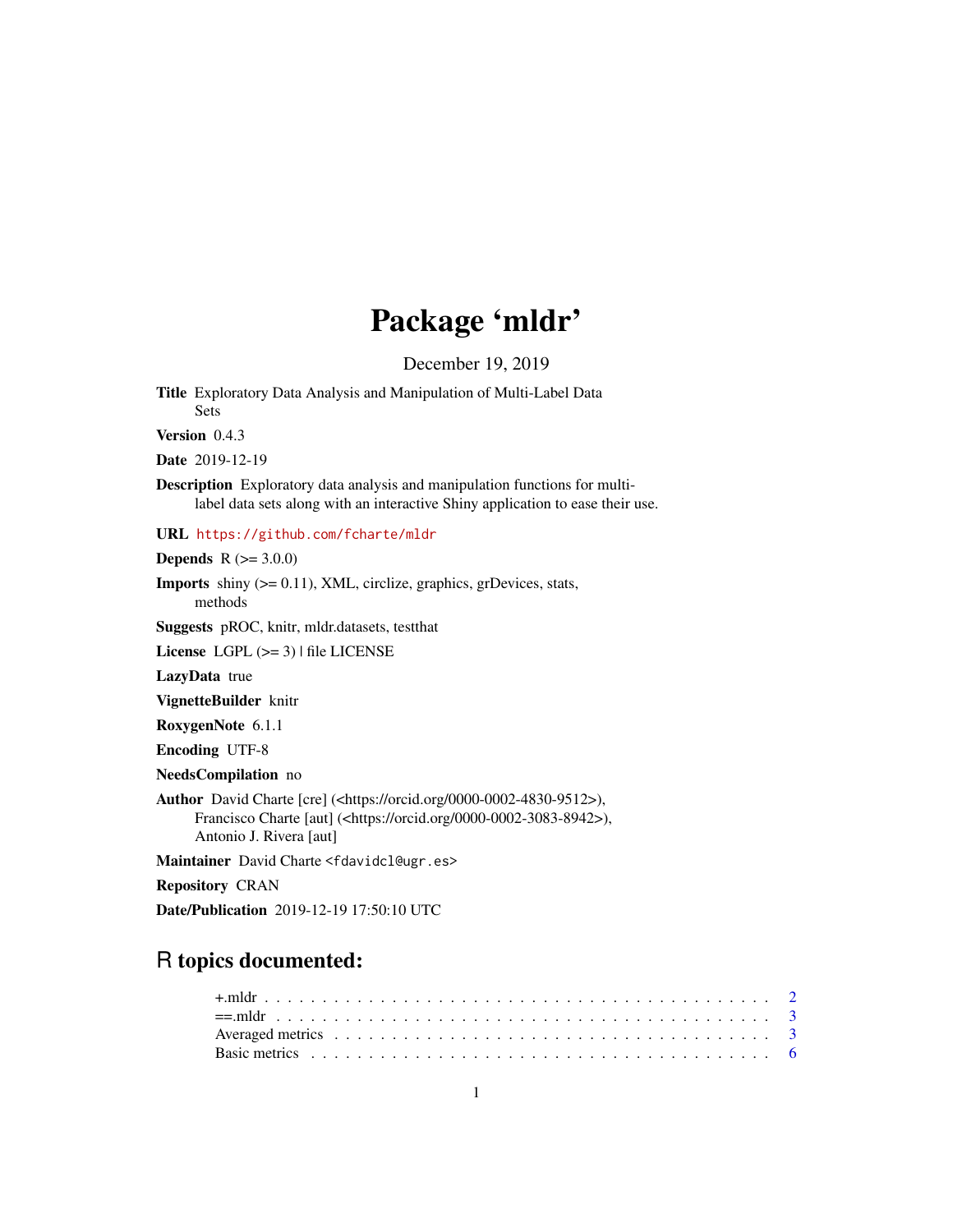#### <span id="page-1-0"></span> $2 \rightarrow +m$

|       |                                                                                                             | 9  |
|-------|-------------------------------------------------------------------------------------------------------------|----|
|       |                                                                                                             |    |
|       |                                                                                                             |    |
|       |                                                                                                             |    |
|       |                                                                                                             |    |
|       |                                                                                                             |    |
|       |                                                                                                             |    |
|       |                                                                                                             |    |
|       | mldr transform $\ldots \ldots \ldots \ldots \ldots \ldots \ldots \ldots \ldots \ldots \ldots \ldots \ldots$ |    |
|       |                                                                                                             |    |
|       |                                                                                                             |    |
|       |                                                                                                             |    |
|       |                                                                                                             |    |
|       |                                                                                                             |    |
|       |                                                                                                             |    |
|       |                                                                                                             |    |
|       |                                                                                                             |    |
|       |                                                                                                             |    |
| Index |                                                                                                             | 27 |

<span id="page-1-1"></span>+.mldr *Generates a new mldr object joining the rows in the two mldrs given as input*

# Description

Generates a new mldr object joining the rows in the two mldrs given as input

# Usage

## S3 method for class 'mldr' mldr1 + mldr2

# Arguments

| mldr1 | First mldr object to join  |
|-------|----------------------------|
| mldr2 | Second mldr object to join |

# Value

a new mldr object with all rows in the two parameters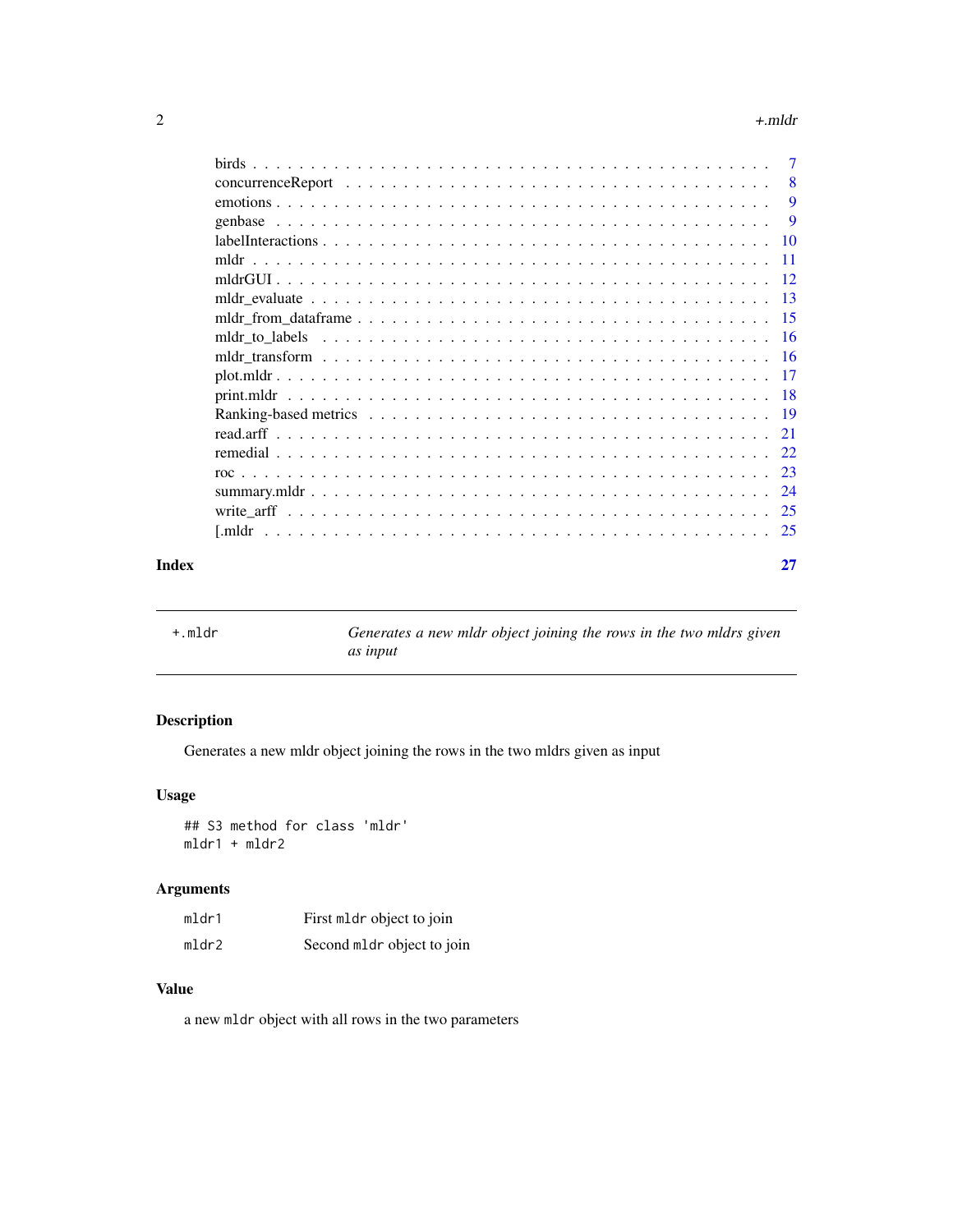<span id="page-2-2"></span><span id="page-2-0"></span>

#### Description

Checks if two mldr objects have the same structure

#### Usage

## S3 method for class 'mldr'  $mldr1 == mldr2$ 

# Arguments

| mldr1 | First mldr object to compare  |
|-------|-------------------------------|
| mldr2 | Second mldr object to compare |

#### Value

TRUE if the two mldr objects have the same structure, FALSE otherwise

<span id="page-2-1"></span>Averaged metrics *Multi-label averaged evaluation metrics*

#### Description

Evaluation metrics based on simple metrics for the confusion matrix, averaged through several criteria.

#### Usage

```
accuracy(true_labels, predicted_labels, undefined_value = "diagnose")
precision(true_labels, predicted_labels, undefined_value = "diagnose")
micro_precision(true_labels, predicted_labels, ...)
macro_precision(true_labels, predicted_labels,
 undefined_value = "diagnose")
recall(true_labels, predicted_labels, undefined_value = "diagnose")
micro_recall(true_labels, predicted_labels, ...)
macro_recall(true_labels, predicted_labels, undefined_value = "diagnose")
```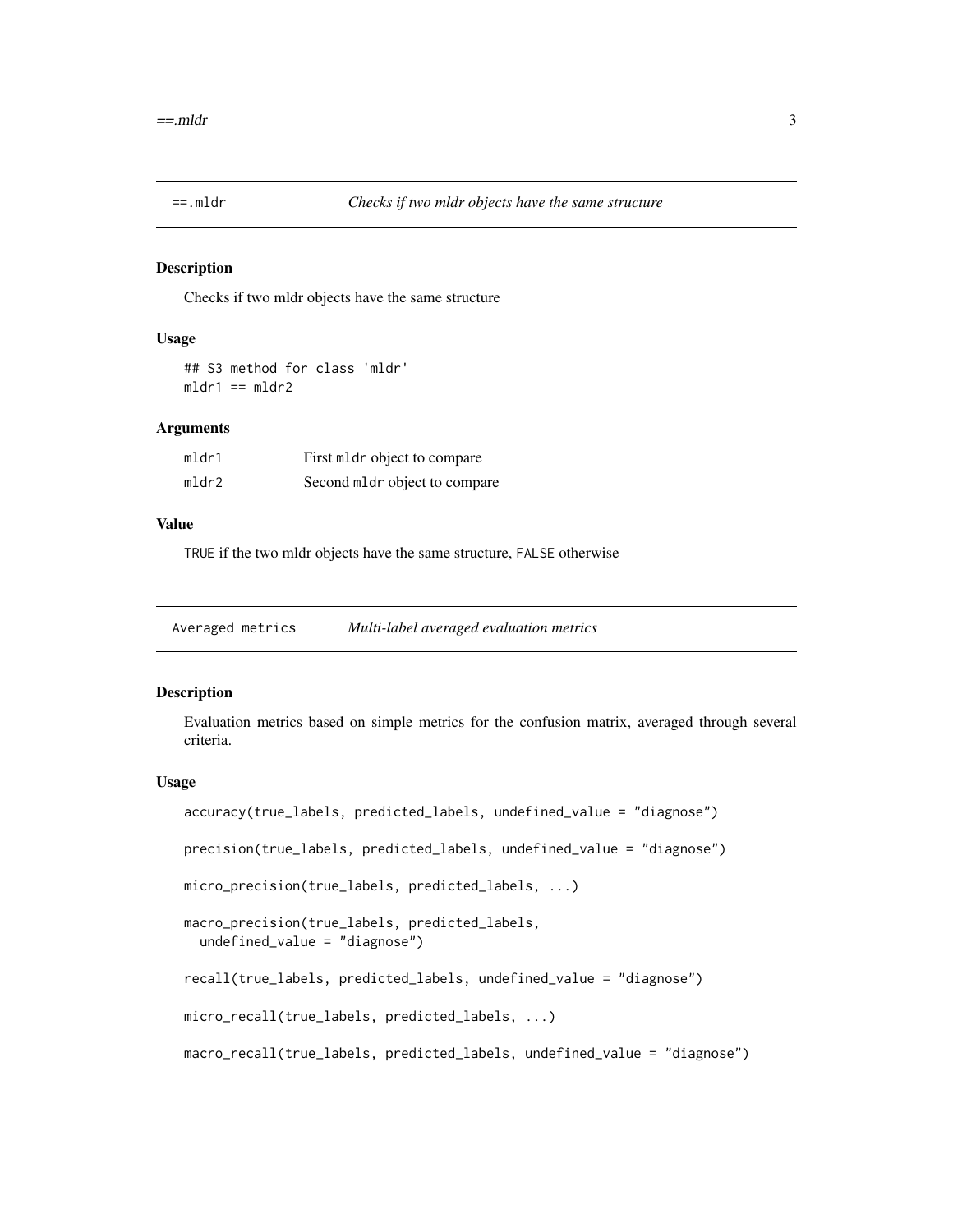```
fmeasure(true_labels, predicted_labels, undefined_value = "diagnose")
micro_fmeasure(true_labels, predicted_labels, ...)
macro_fmeasure(true_labels, predicted_labels,
  undefined_value = "diagnose")
```
# Arguments

true\_labels Matrix of true labels, columns corresponding to labels and rows to instances. predicted\_labels

> Matrix of predicted labels, columns corresponding to labels and rows to instances.

undefined\_value

The value to be returned when a computation results in an undefined value due to a division by zero. See details.

... Additional parameters for precision, recall and Fmeasure.

#### Details

#### Available metrics in this category

- accuracy: Bipartition based accuracy
- fmeasure: Example and binary partition F<sub>1</sub> measure (harmonic mean between precision and recall, averaged by instance)
- macro\_fmeasure: Label and bipartition based F\_1 measure (harmonic mean between precision and recall, macro-averaged by label)
- macro\_precision: Label and bipartition based precision (macro-averaged by label)
- macro\_recall: Label and bipartition based recall (macro-averaged by label)
- micro\_fmeasure: Label and bipartition based F\_1 measure (micro-averaged)
- micro\_precision: Label and bipartition based precision (micro-averaged)
- micro\_recall: Label and bipartition based recall (micro-averaged)
- precision: Example and bipartition based precision (averaged by instance)
- recall: Example and bipartition based recall (averaged by instance)

#### Deciding a value when denominators are zero

Parameter undefined\_value: The value to be returned when a computation results in an undefined value due to a division by zero. Can be a single value (e.g. NA, 0), a function with the following signature:

function(tp,fp,tn,fn)

or a string corresponding to one of the predefined strategies. These are:

- "diagnose": This strategy performs the following decision:
	- Returns 1 if there are no true labels and none were predicted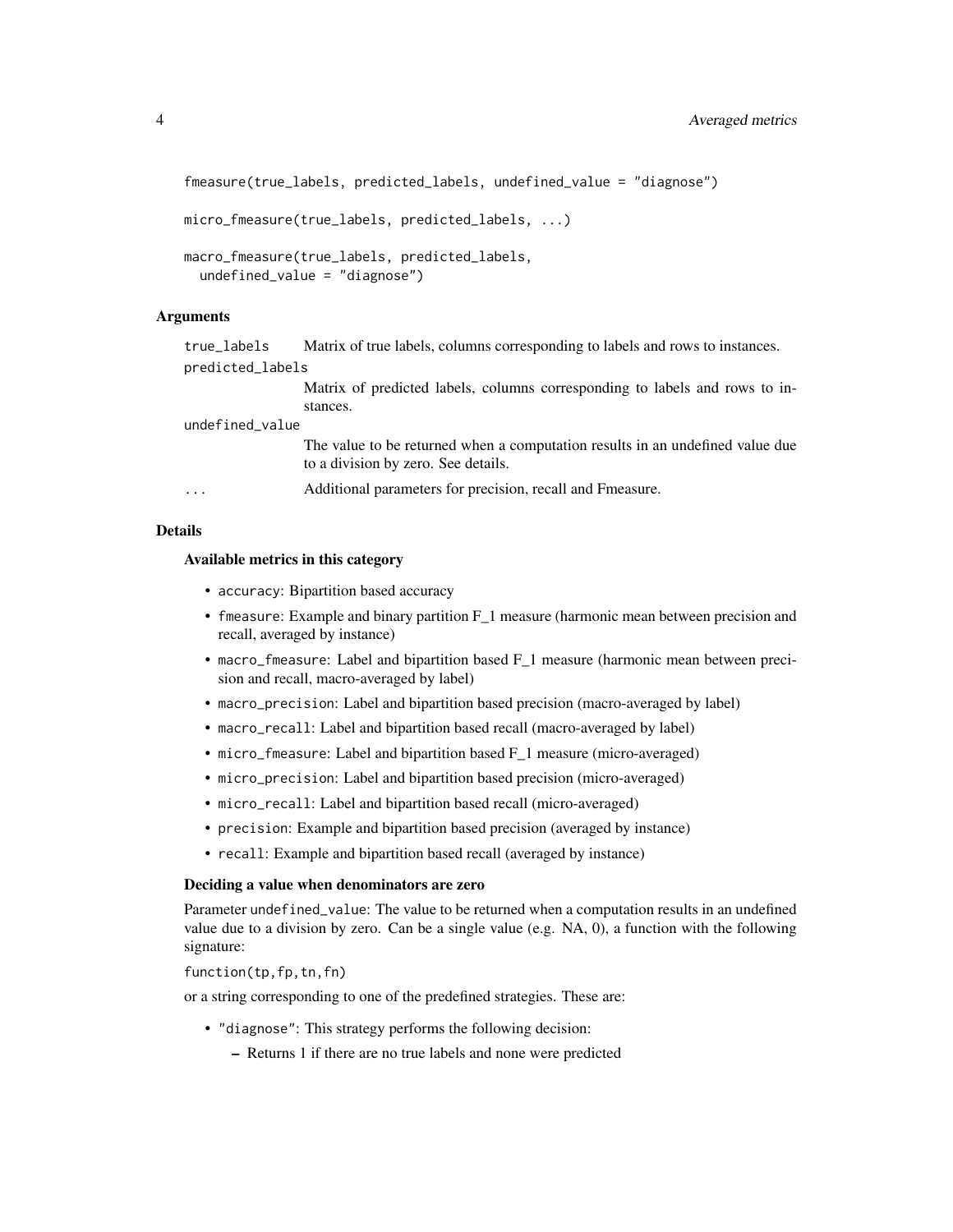# <span id="page-4-0"></span>Averaged metrics 5

This is the default strategy, and the one followed by MULAN.

- "ignore": Occurrences of undefined values will be ignored when averaging (averages will be computed with potentially less values than instances/labels). Undefined values in microaveraged metrics cannot be ignored (will return NA).
- "na": Will return NA (with class numeric) and it will be propagated when averaging (averaged metrics will potentially return NA).

# Value

Atomical numeric vector containing the resulting value in the range [0, 1].

# See Also

#### [mldr\\_evaluate](#page-12-1), [mldr\\_to\\_labels](#page-15-1)

Other evaluation metrics: [Basic metrics](#page-5-1), [Ranking-based metrics](#page-18-1)

#### Examples

```
true_labels <- matrix(c(
1,1,1,
0,0,0,
1,0,0,
1,1,1,
0,0,0,
1,0,0
), ncol = 3, byrow = TRUE)
predicted_labels <- matrix(c(
1,1,1,
0,0,0,
1,0,0,
1,1,0,
1,0,0,
0,1,0
), ncol = 3, byrow = TRUE)
precision(true_labels, predicted_labels, undefined_value = "diagnose")
macro_recall(true_labels, predicted_labels, undefined_value = 0)
macro_fmeasure(
  true_labels, predicted_labels,
  undefined_value = function(tp, fp, tn, fn) as.numeric(fp == 0 && fn == 0)
\lambda
```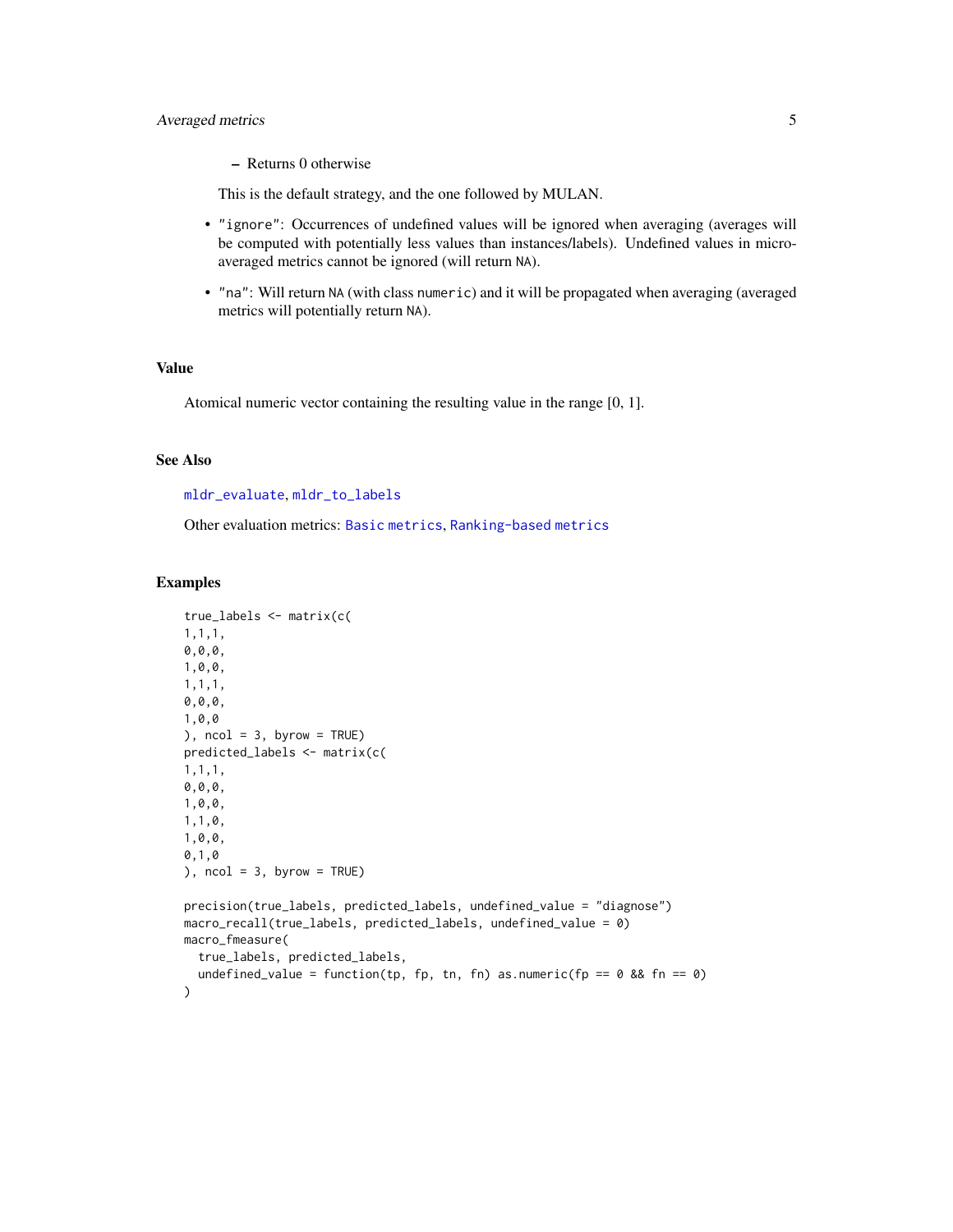<span id="page-5-1"></span><span id="page-5-0"></span>

#### Description

Several evaluation metrics designed for multi-label problems.

#### Usage

```
hamming_loss(true_labels, predicted_labels)
```
subset\_accuracy(true\_labels, predicted\_labels)

# Arguments

true\_labels Matrix of true labels, columns corresponding to labels and rows to instances.

predicted\_labels

Matrix of predicted labels, columns corresponding to labels and rows to instances.

#### Details

#### Available metrics in this category

- hamming\_loss: describes the average absolute distance between a predicted label and its true value.
- subset\_accuracy: the ratio of correctly predicted labelsets.

#### Value

Resulting value in the range [0, 1]

#### See Also

[mldr\\_evaluate](#page-12-1), [mldr\\_to\\_labels](#page-15-1)

Other evaluation metrics: [Averaged metrics](#page-2-1), [Ranking-based metrics](#page-18-1)

# Examples

```
true_labels <- matrix(c(
1,1,1,
0,0,0,
1,0,0,
1,1,1,
0,0,0,
1,0,0
), ncol = 3, byrow = TRUE)
predicted_labels <- matrix(c(
```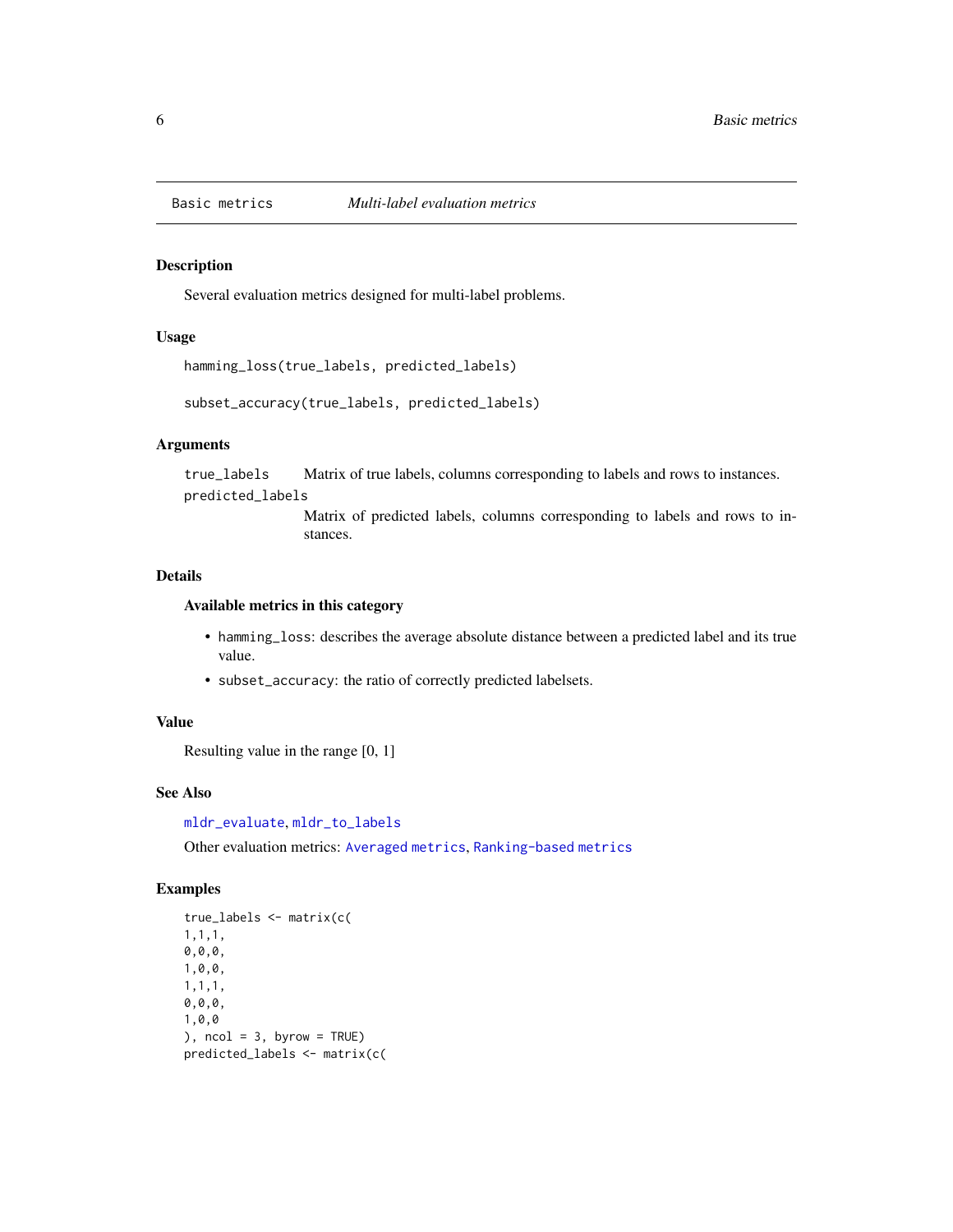#### <span id="page-6-0"></span>birds **7**

1,1,1, 0,0,0, 1,0,0, 1,1,0, 1,0,0, 0,1,0 ),  $ncol = 3$ ,  $byrow = TRUE$ ) hamming\_loss(true\_labels, predicted\_labels)

subset\_accuracy(true\_labels, predicted\_labels)

birds *birds*

# Description

birds dataset.

# Usage

birds

# Format

An mldr object with 645 instances, 279 attributes and 19 labels

#### Source

F. Briggs, Yonghong Huang, R. Raich, K. Eftaxias, Zhong Lei, W. Cukierski, S. Hadley, A. Hadley, M. Betts, X. Fern, J. Irvine, L. Neal, A. Thomas, G. Fodor, G. Tsoumakas, Hong Wei Ng, Thi Ngoc Tho Nguyen, H. Huttunen, P. Ruusuvuori, T. Manninen, A. Diment, T. Virtanen, J. Marzat, J. Defretin, D. Callender, C. Hurlburt, K. Larrey, M. Milakov. "The 9th annual MLSP competition: New methods for acoustic classification of multiple simultaneous bird species in a noisy environment", in proc. 2013 IEEE International Workshop on Machine Learning for Signal Processing (MLSP)

## Examples

summary(birds) birds\$labels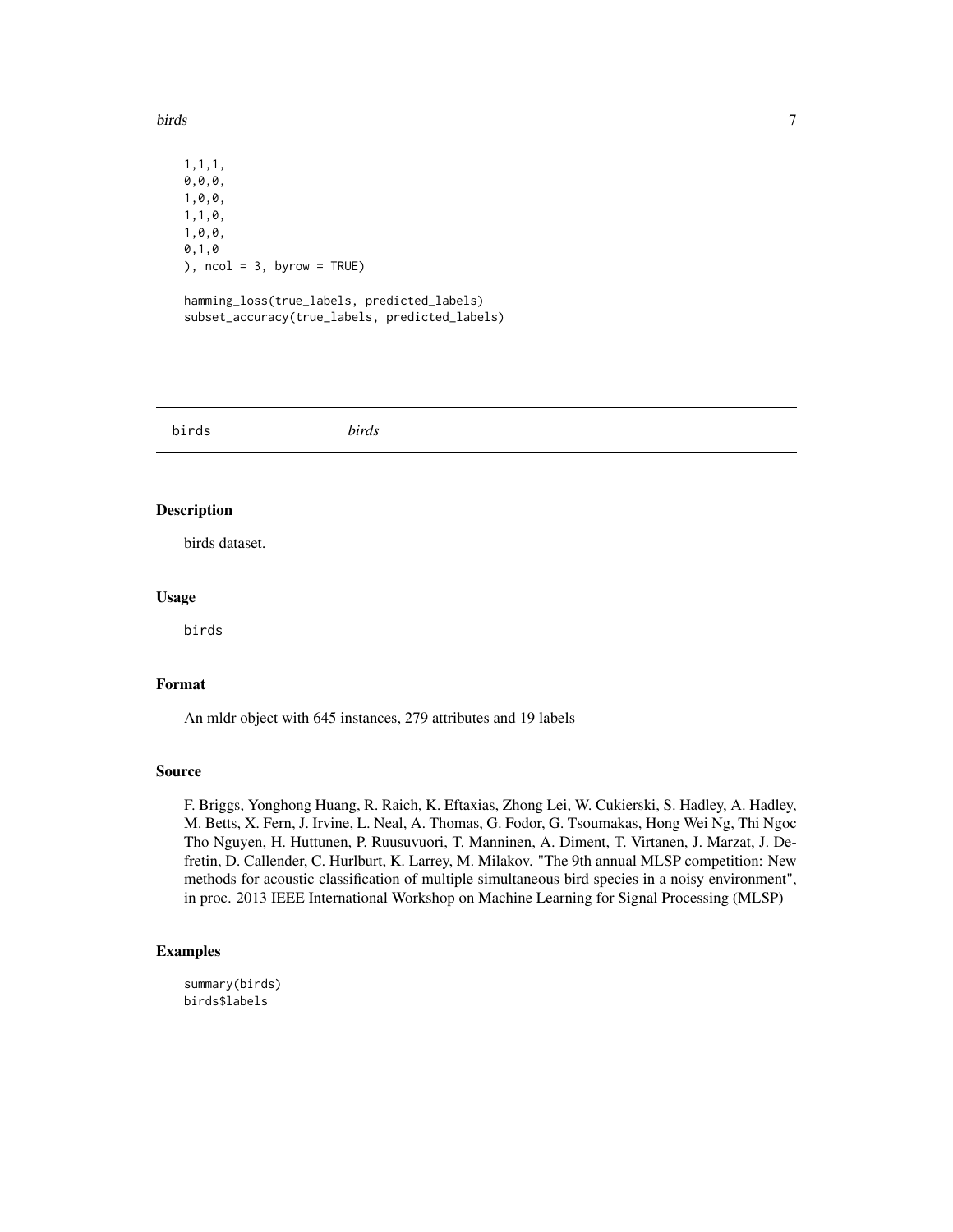<span id="page-7-1"></span><span id="page-7-0"></span>concurrenceReport *Generates a label concurrence report*

# Description

This function produces a label concurrence report, providing the average SCUMBLE, SCUMBLE by label, a list with the minority labels most affected by this problem indicating which majority labels they appear with, and a concurrence plot. The report output is written in the standard output by default, but it could be redirected to a PDF file.

# Usage

```
concurrenceReport(mld, pdfOutput = FALSE, file = "Rconcurrence.pdf")
```
# Arguments

| mld       | mldr object to analyze                                                                                                                              |
|-----------|-----------------------------------------------------------------------------------------------------------------------------------------------------|
| pdf0utput | Boolean value indicating if the output has to be sent to a PDF file. Defaults to<br>true, so the output is shown in the console.                    |
| file      | If the pdf0utput parameter is true the output will be written in the file specified<br>by this parameter. The default file name is Rocurrence, pdf. |

# Value

None

# See Also

[remedial](#page-21-1), [labelInteractions](#page-9-1)

# Examples

library(mldr) ## Not run: concurrenceReport(birds)

## End(Not run)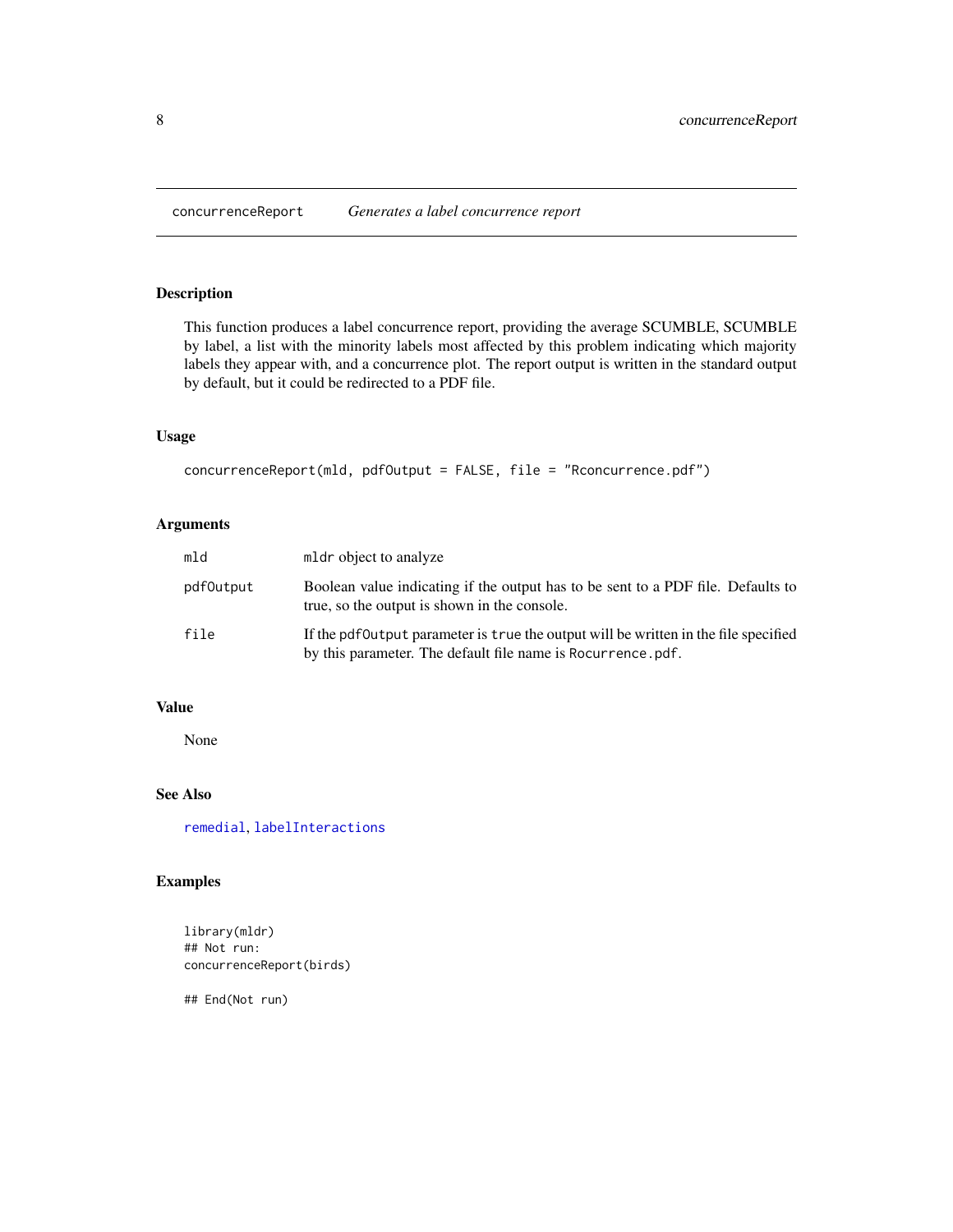<span id="page-8-0"></span>emotions *emotions*

# Description

emotions dataset.

#### Usage

emotions

# Format

An mldr object with 593 instances, 78 attributes and 6 labels

#### Source

K. Trohidis, G. Tsoumakas, G. Kalliris, I. Vlahavas. "Multilabel Classification of Music into Emotions". Proc. 2008 International Conference on Music Information Retrieval (ISMIR 2008), pp. 325-330, Philadelphia, PA, USA, 2008

#### Examples

summary(emotions) emotions\$labels

genbase *genbase*

#### Description

genbase dataset.

#### Usage

genbase

# Format

An mldr object with 662 instances, 1213 attributes and 27 labels

# Source

S. Diplaris, G. Tsoumakas, P. Mitkas and I. Vlahavas. Protein Classification with Multiple Algorithms, Proc. 10th Panhellenic Conference on Informatics (PCI 2005), pp. 448-456, Volos, Greece, November 2005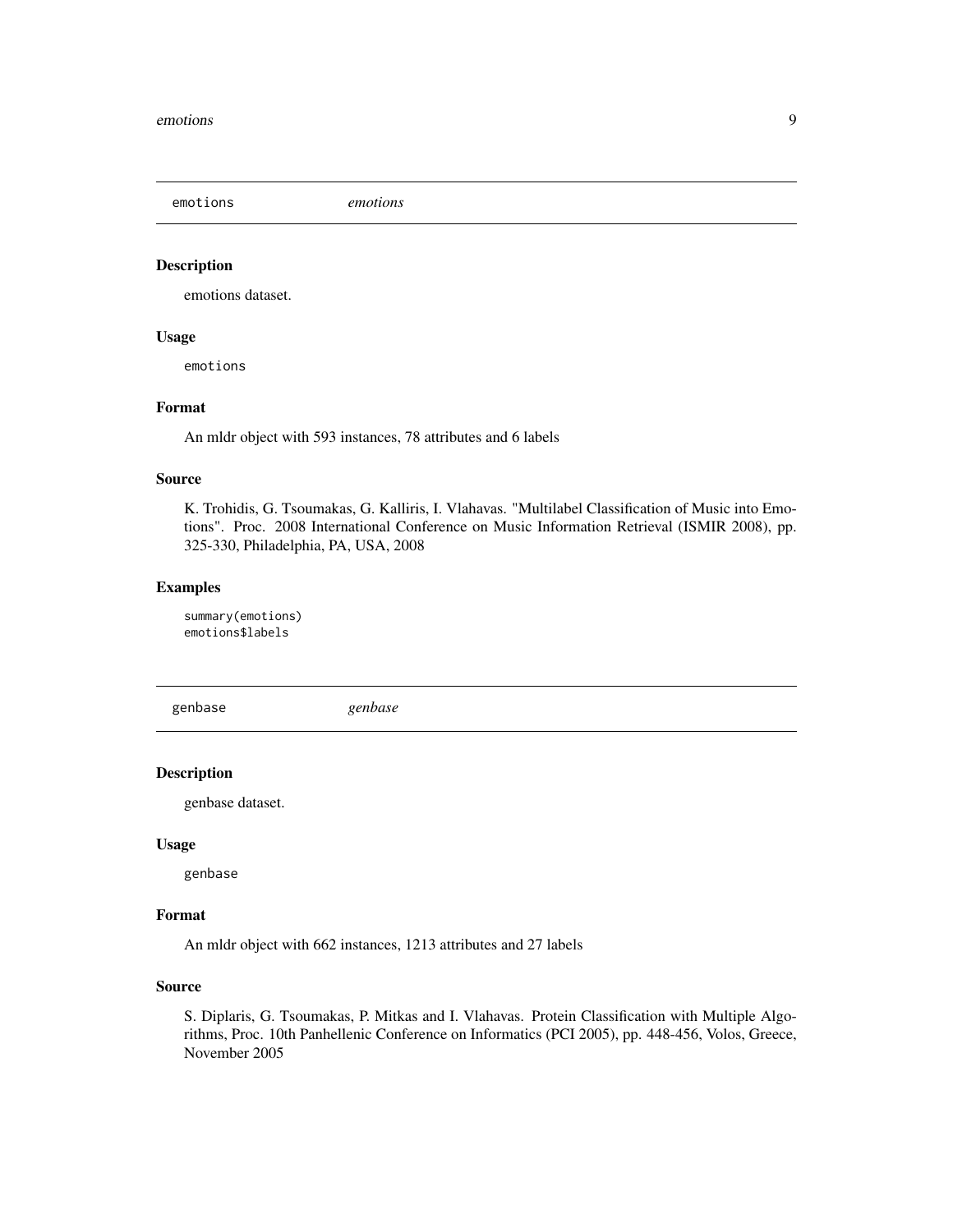#### Examples

summary(genbase) genbase\$labels

<span id="page-9-1"></span>labelInteractions *Provides data about interactions between labels*

# Description

This function facilitates a list with the minority labels most affected by the problem of concurrence with majority labels, provinding the indexes of the majority labels interacting with each minority and also the number of instances in which they appear together.

#### Usage

labelInteractions(mld, labelProportion)

#### Arguments

mld mldr object to analyze

labelProportion

A value in the (0,1] range establishing the proportion of minority labels to be included as result. By default at least 3 or 10% of minority labels are included, or all of them if there are fewer than 3.

# Value

A list with two slots, indexes and interactions. The former contains the indexes of the minority labels, sorted from higher to lower SCUMBLE metric. The latter will provide an element for each of the previous labels, communicating the indexes of the majority labels it interacts with and the number of samples in which they appear together.

# See Also

[remedial](#page-21-1), [concurrenceReport](#page-7-1)

# Examples

```
library(mldr)
labelInteractions(birds)
```
<span id="page-9-0"></span>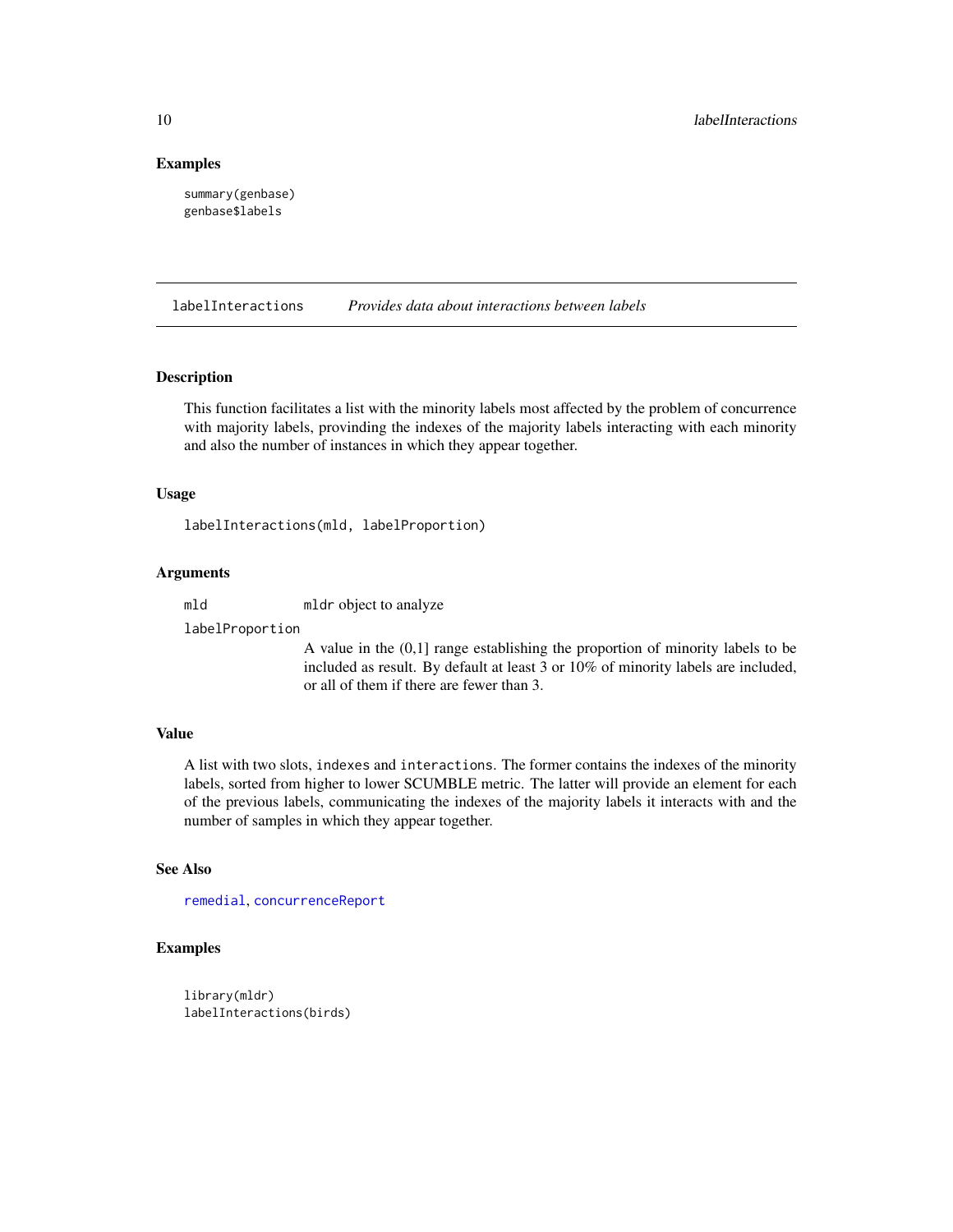#### <span id="page-10-1"></span><span id="page-10-0"></span>Description

Reads a multilabel dataset from a file and returns an mldr object containing the data and additional measures. The file has to be in ARFF format. The label information could be in a separate XML file (MULAN style) or in the the arff header (MEKA style)

#### Usage

```
mldr(filename, use_xml = TRUE, auto_extension = TRUE, xml_file,
  label_indices, label_names, label_amount,
  force_read_from_file = !all(c(missing(xml_file),
 missing(label_indices), missing(label_names), missing(label_amount),
  use_xml, auto_extension)), ...)
```
# Arguments

| filename             | Name of the dataset                                                                                                                           |
|----------------------|-----------------------------------------------------------------------------------------------------------------------------------------------|
| $use\_xm1$           | Specifies whether to use an associated XML file to identify the labels. Defaults<br>to TRUE                                                   |
| auto_extension       | Specifies whether to add the '.arff' and '.xml' extensions to the filename where<br>appropriate. Defaults to TRUE                             |
| xml_file             | Path to the XML file. If not provided, the filename ending in ".xml" will be<br>assumed                                                       |
| label_indices        | Optional vector containing the indices of the attributes that should be read as<br>labels                                                     |
| label_names          | Optional vector containing the names of the attributes that should be read as<br>labels                                                       |
| label_amount         | Optional parameter indicating the number of labels in the dataset, which will be<br>taken from the last attributes of the dataset             |
| force_read_from_file |                                                                                                                                               |
|                      | Set this parameter to TRUE to always read from a local file, or set it to FALSE<br>to look for the dataset within the 'mldr.datasets' package |
| $\cdot$              | Extra parameters to be passed to 'read_arff'                                                                                                  |

# Value

An mldr object containing the multilabel dataset

# See Also

[mldr\\_from\\_dataframe](#page-14-1), [read.arff](#page-20-1), [summary.mldr](#page-23-1)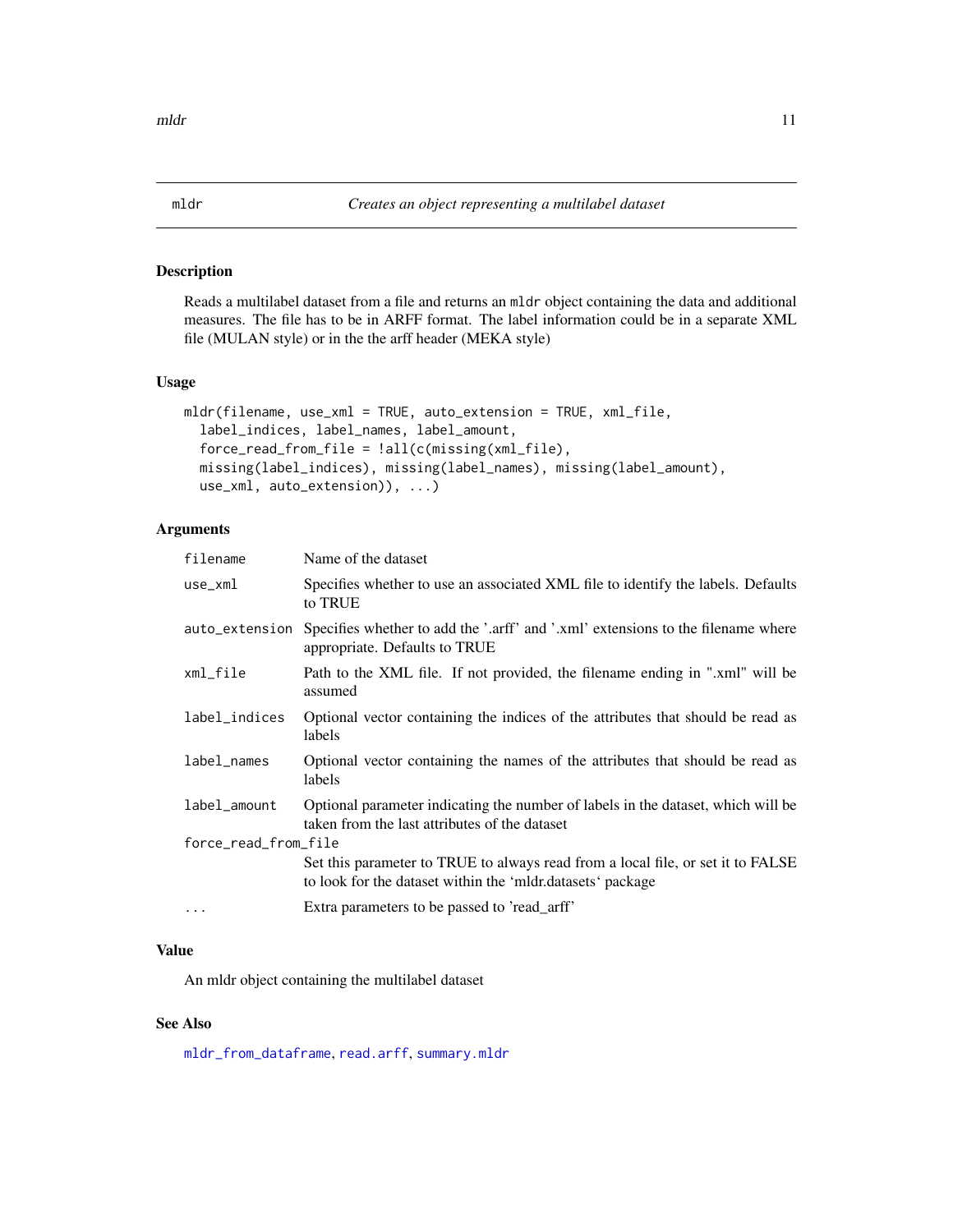# Examples

```
library(mldr)
## Not run:
# Read "yeast.arff" and labels from "yeast.xml"
mymld <- mldr("yeast")
# Read "yeast.arff" and labels from "yeast.xml", converting categorical
# attributes to factors
mymld <- mldr("yeast", stringsAsFactors = TRUE)
# Read "yeast-tra.arff" and labels from "yeast.xml"
mymld <- mldr("yeast-tra", xml_file = "yeast.xml")
# Read "yeast.arff" specifying the amount of attributes to be used as labels
mymld <- mldr("yeast", label_amount = 14)
# Read MEKA style dataset, without XML file and giving extension
mymld <- mldr("IMDB.arff", use_xml = FALSE, auto_extension = FALSE)
## End(Not run)
```
mldrGUI *Launches the web-based GUI for mldr*

#### **Description**

Loads an interactive user interface in the web browser, built using R shiny.

#### Usage

mldrGUI()

#### Details

The mldr package provides a basic, Shiny-based GUI to work with multilabel datasets. You have to install the shiny package to be able to use this GUI.

The user interface allows working with any of the previous loaded datasets, as well as loading new ones. The GUI is structured into the following pages:

- Main: This page is divided into two sections. The one at the left can be used to choose a previously loaded dataset, as well as to load datasets from files. The right part shows some basic statistics about the selected multilabel dataset.
- Labels: This page shows a table containing for each label its name, index, count, relative frequency and imbalance ratio (IRLbl). The page also includes a bar plot of the label frequency. The range of labels in the plot can be customized.
- Labelsets: This page shows a table containing for each labelset its representation and a counter.

<span id="page-11-0"></span>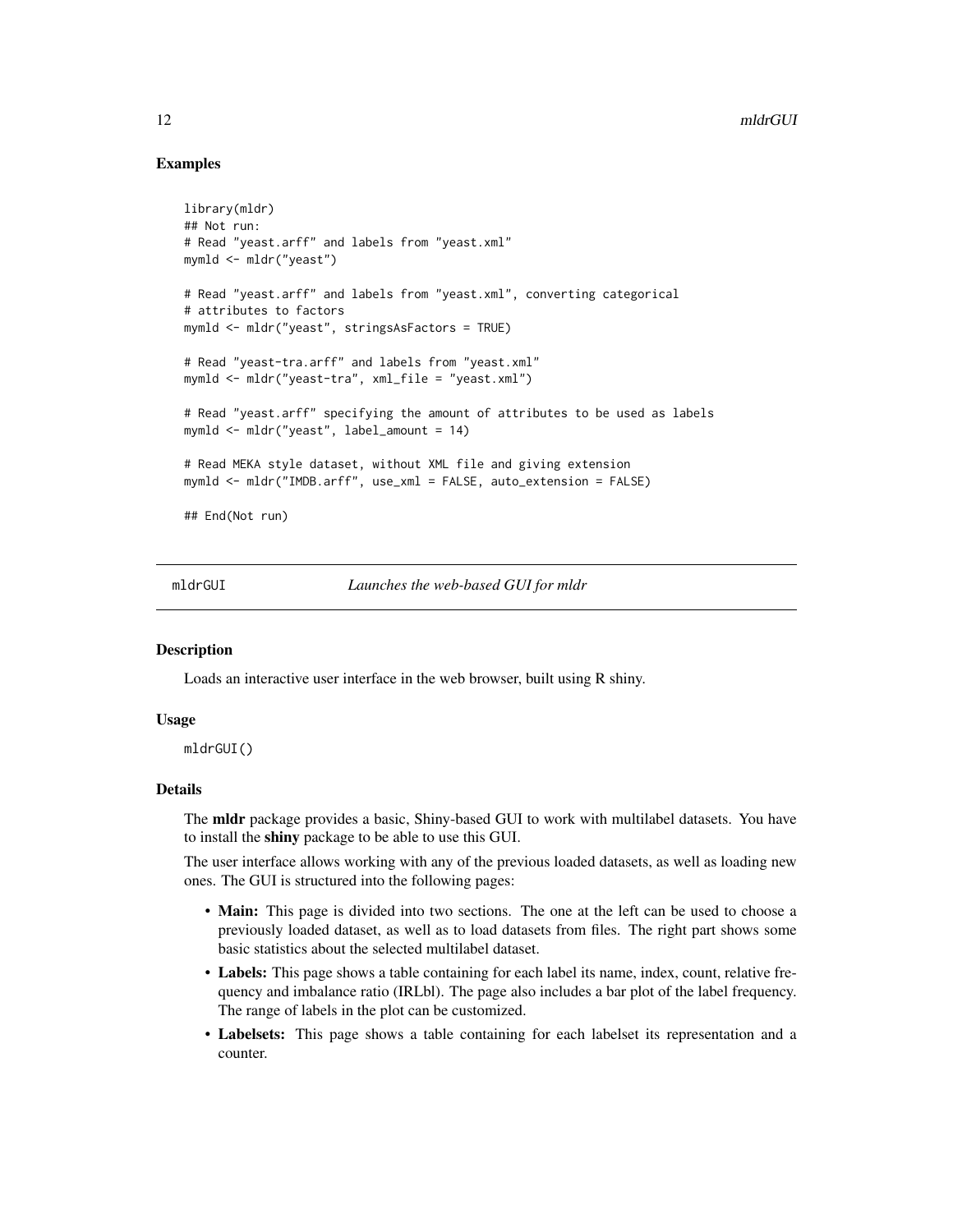# <span id="page-12-0"></span>mldr\_evaluate 13

- Attributes: This page shows a table containing for each attribute its name, type and a summary of its values.
- Concurrence: This page shows for each label the number of instances in which it appears and its mean SCUMBLE measure, along with a plot that shows the level of concurrence among the selected labels. Clicking the labels in the table makes it possible to add/remove them from the plot.

The tables shown in these pages can be sorted by any of its fields, as well as filtered. The content of the tables can be copied to clipboard, printed and saved in CSV and Microsoft Excel format.

#### Value

Nothing

#### Examples

```
## Not run:
library(mldr)
mldrGUI()
```
## End(Not run)

<span id="page-12-1"></span>mldr\_evaluate *Evaluate predictions made by a multilabel classifier*

# Description

Taking as input an mldr object and a matrix with the predictions given by a classifier, this function evaluates the classifier performance through several multilabel metrics.

#### Usage

```
mldr<sub>evaluate(mldr, predictions, threshold = 0.5)</sub>
```

| mldr        | Object of "mldr" class containing the instances to evaluate                                                                    |
|-------------|--------------------------------------------------------------------------------------------------------------------------------|
| predictions | Matrix with the labels predicted for each instance in the mldr parameter. Each<br>element should be a value into $[0,1]$ range |
| threshold   | Threshold to use to generate bipartition of labels. By default the value 0.5 is<br>used                                        |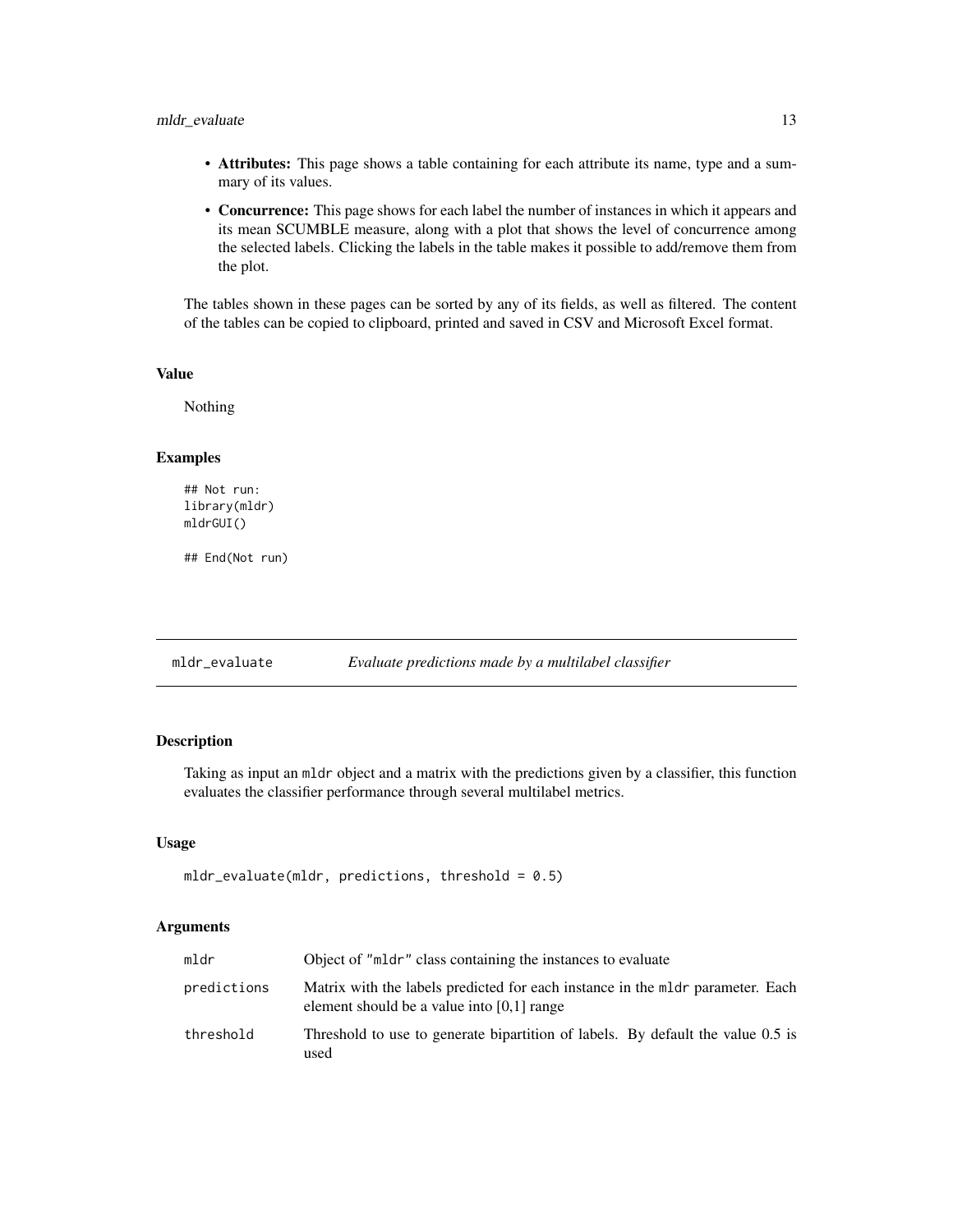<span id="page-13-0"></span>A list with multilabel predictive performance measures. The items in the list will be

- accuracy
- example\_auc
- average\_precision
- coverage
- fmeasure
- hamming\_loss
- macro\_auc
- macro\_fmeasure
- macro\_precision
- macro\_recall
- micro\_auc
- micro\_fmeasure
- micro\_precision
- micro\_recall
- one\_error
- precision
- ranking\_loss
- recall
- subset\_accuracy
- roc

The roc element corresponds to a roc object associated to the MicroAUC value. This object can be given as input to plot for plotting the ROC curve The example\_auc, macro\_auc, micro\_auc and roc members will be NULL if the pROC package is not installed.

# See Also

[mldr](#page-10-1), [Basic metrics,](#page-5-1) [Averaged metrics,](#page-2-1) [Ranking-based metrics,](#page-18-1) [roc.mldr](#page-22-1)

# Examples

```
## Not run:
library(mldr)
```

```
# Get the true labels in emotions
predictions <- as.matrix(emotions$dataset[, emotions$labels$index])
# and introduce some noise (alternatively get the predictions from some classifier)
noised_labels <- cbind(sample(1:593, 200, replace = TRUE), sample(1:6, 200, replace = TRUE))
predictions[noised_labels] <- sample(0:1, 100, replace = TRUE)
# then evaluate predictive performance
res <- mldr_evaluate(emotions, predictions)
```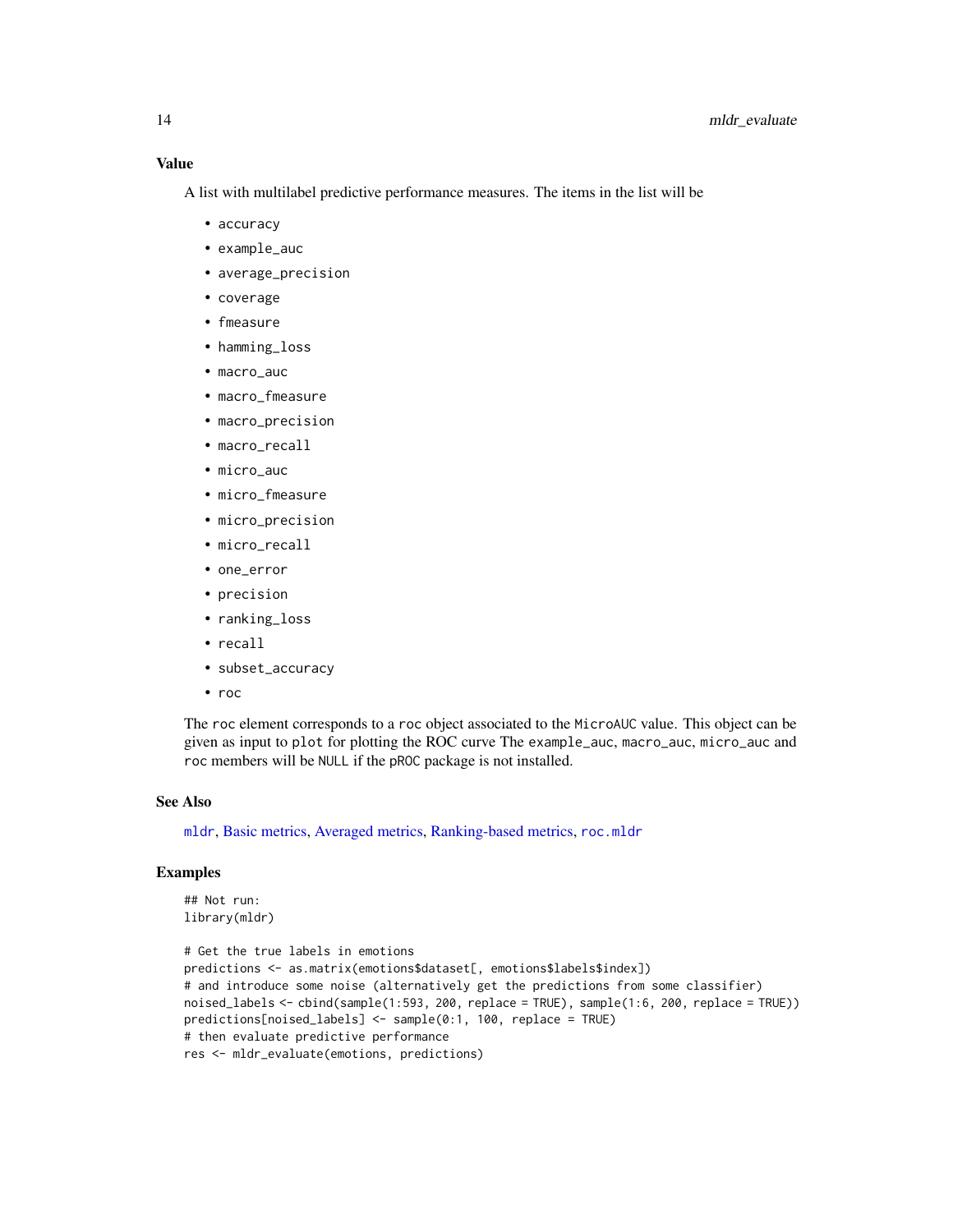# <span id="page-14-0"></span>mldr\_from\_dataframe 15

```
str(res)
plot(res$roc, main = "ROC curve for emotions")
## End(Not run)
```
<span id="page-14-1"></span>mldr\_from\_dataframe *Generates an mldr object from a data.frame and a vector with label indices*

# Description

This function creates a new mldr object from the data stored in a data.frame, taking as labels the columns pointed by the indexes given in a vector.

#### Usage

```
mldr_from_dataframe(dataframe, labelIndices, attributes, name)
```
#### Arguments

| dataframe    | The data. frame containing the dataset attributes and labels.                                                                                                                         |
|--------------|---------------------------------------------------------------------------------------------------------------------------------------------------------------------------------------|
| labelIndices | Vector containing the indices of attributes acting as labels. Usually the labels<br>will be at the end (right-most columns) or the beginning (left-most columns) of<br>the data.frame |
| attributes   | Vector with the attributes type, as returned by the attributes member of an<br>mldr object. By default the type of the data.frame columns will be used.                               |
| name         | Name of the dataset. The name of the dataset given as first parameter will be<br>used by default                                                                                      |

## Value

An mldr object containing the multilabel dataset

#### See Also

[mldr](#page-10-1), [summary.mldr](#page-23-1)

#### Examples

library(mldr)

```
df <- data.frame(matrix(rnorm(1000), ncol = 10))
df$Label1 <- c(sample(c(0,1), 100, replace = TRUE))
df$Label2 <- c(sample(c(\emptyset,1), 100, replace = TRUE))mymldr <- mldr_from_dataframe(df, labelIndices = c(11, 12), name = "testMLDR")
```
summary(mymldr)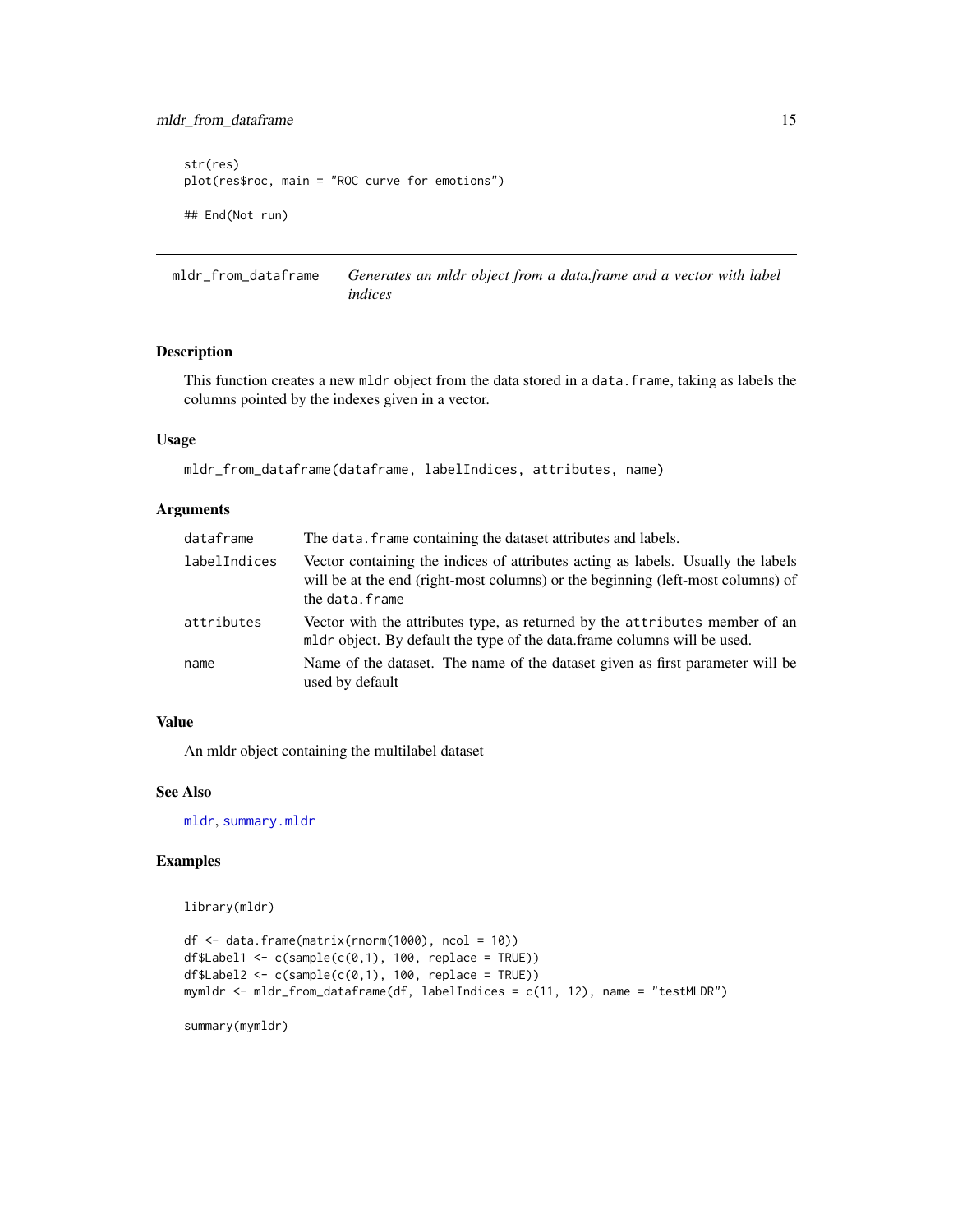<span id="page-15-1"></span><span id="page-15-0"></span>mldr\_to\_labels *Label matrix of an MLD*

# Description

Extracts a matrix with the true 0-1 assignment of labels of an "mldr" object.

# Usage

mldr\_to\_labels(mldr)

# Arguments

mldr "mldr" object.

Numeric matrix of labels.

# See Also

Value

[Basic metrics,](#page-5-1) [Averaged metrics,](#page-2-1) [Ranking-based metrics.](#page-18-1)

mldr\_transform *Transformns an MLDR into binary or multiclass datasets*

# Description

Transforms an mldr object into one or serveral binary or multiclass datasets, returning them as data.frame objects

#### Usage

```
mldr_transform(mldr, type = "BR", labels)
```

| mldr   | The mldr object to transform                                                                                |
|--------|-------------------------------------------------------------------------------------------------------------|
| type   | Indicates the type of transformation to apply. Possible types are:                                          |
|        | • "BR" Produces one or more binary datasets, each one with one label                                        |
|        | • "LP" Produces a multiclass dataset using each labelset as class label                                     |
| labels | Vector with the label indexes to include in the transformation. All labels will be<br>used if not specified |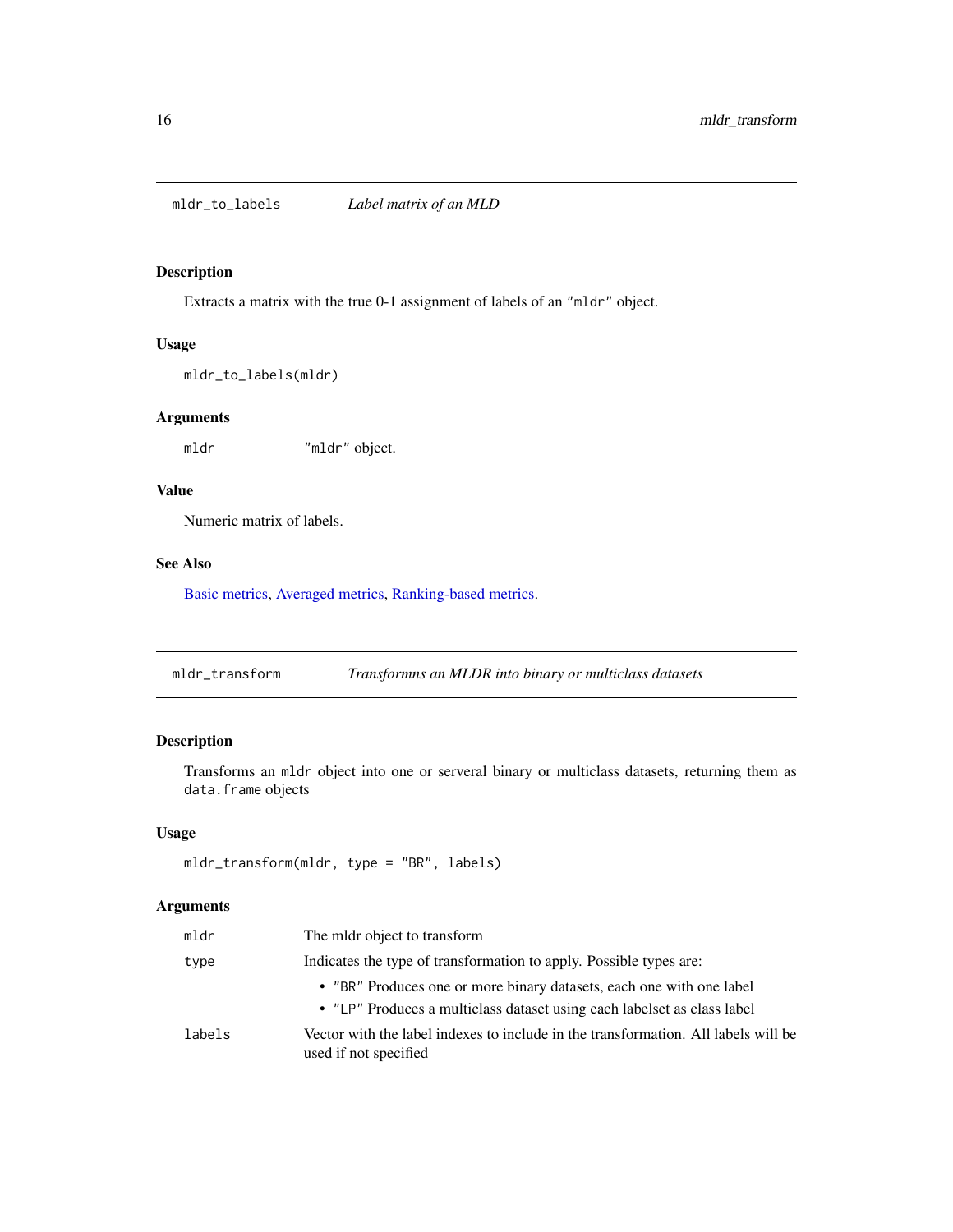#### <span id="page-16-0"></span>plot.mldr that the contract of the contract of the contract of the contract of the contract of the contract of the contract of the contract of the contract of the contract of the contract of the contract of the contract of

# Value

A list of data.frames containing the resulting datasets (for BR) or a data.frame with the dataset (for LP). The result is no longer an mldr object, but a plain data. frame

# Examples

```
library(mldr)
emotionsbr <- mldr_transform(emotions, type = "BR")
emotionslp <- mldr_transform(emotions, type = "LP")
```
plot.mldr *Generates graphic representations of an mldr object*

# Description

Generates graphic representations of an mldr object

# Usage

```
## S3 method for class 'mldr'
plot(x, type = "LC", labelCount, labelIndices, title,
  ask = length(type) > prod(par("mfcol")), ...)
```

| $\mathsf{x}$ | The mldr object whose features are to be drawn                                                                             |  |
|--------------|----------------------------------------------------------------------------------------------------------------------------|--|
| type         | Indicates the type(s) of plot to be produced. Possible types are:                                                          |  |
|              | • "LC" Draws a circular plot with sectors representing each label and links<br>between them depicting label co-occurrences |  |
|              | • "LH" for label histogram                                                                                                 |  |
|              | • "LB" for label bar plot                                                                                                  |  |
|              | • "CH" for cardinality histogram                                                                                           |  |
|              | • "AT" for attributes by type pie chart                                                                                    |  |
|              | • "LSH" for labelset histogram                                                                                             |  |
|              | • "LSB" for labelset bar plot                                                                                              |  |
| labelCount   | Samples the labels in the dataset to show information of only labelCount of<br>them                                        |  |
| labelIndices | Establishes the labels to be shown in the plot                                                                             |  |
| title        | A title to be shown above the plot. Defaults to the name of the dataset passed as<br>first argument                        |  |
| ask          | Specifies whether to pause the generation of plots after each one                                                          |  |
| $\cdots$     | Additional parameters to be given to barplot, hist, etc.                                                                   |  |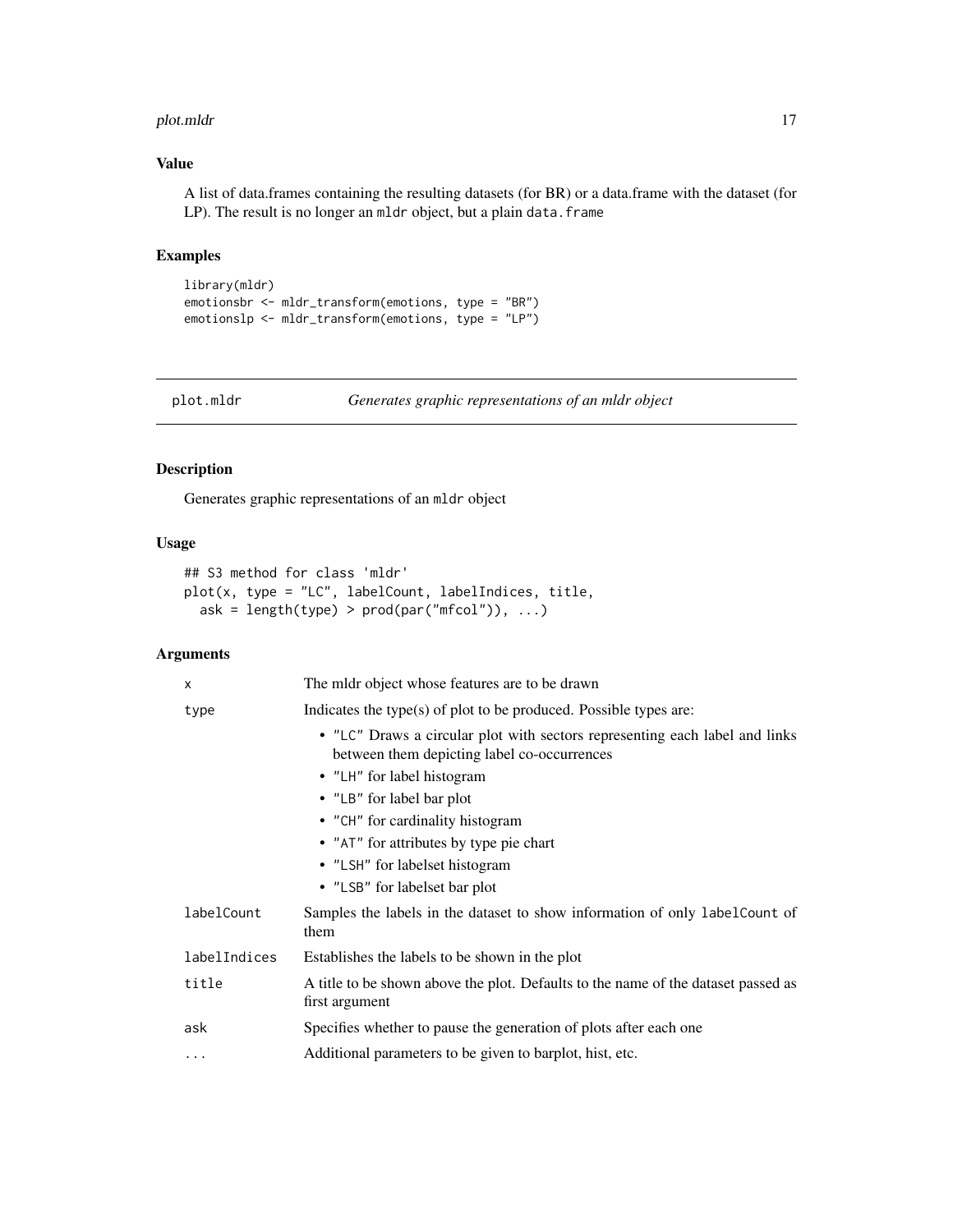# Examples

```
library(mldr)
## Not run:
# Label concurrence plot
plot(genbase, type = "LC") # Plots all labels
plot(genbase) # Same as above
plot(genbase, title = "genbase dataset", color.function = heat.colors) # Changes the title and color
plot(genbase, labelCount = 10) # Randomly selects 10 labels to plot
plot(genbase, labelIndices = genbase$labels$index[1:10]) # Plots info of first 10 labels
# Label bar plot
plot(emotions, type = "LB", col = terrain.colors(emotions$measures$num.labels))
# Label histogram plot
plot(emotions, type = "LH")
# Cardinality histogram plot
plot(emotions, type = "CH")
# Attributes by type
plot(emotions, type = "AT", cex = 0.85)
# Labelset histogram
plot(emotions, type = "LSH")
## End(Not run)
```
<span id="page-17-1"></span>print.mldr *Prints the mldr content*

# Description

Prints the mldr object data, including input attributs and output labels

# Usage

## S3 method for class 'mldr'  $print(x, \ldots)$ 

#### Arguments

|          | Object whose data are to be printed        |
|----------|--------------------------------------------|
| $\cdots$ | Additional parameters to be given to print |

# See Also

[mldr](#page-10-1), [summary.mldr](#page-23-1)

<span id="page-17-0"></span>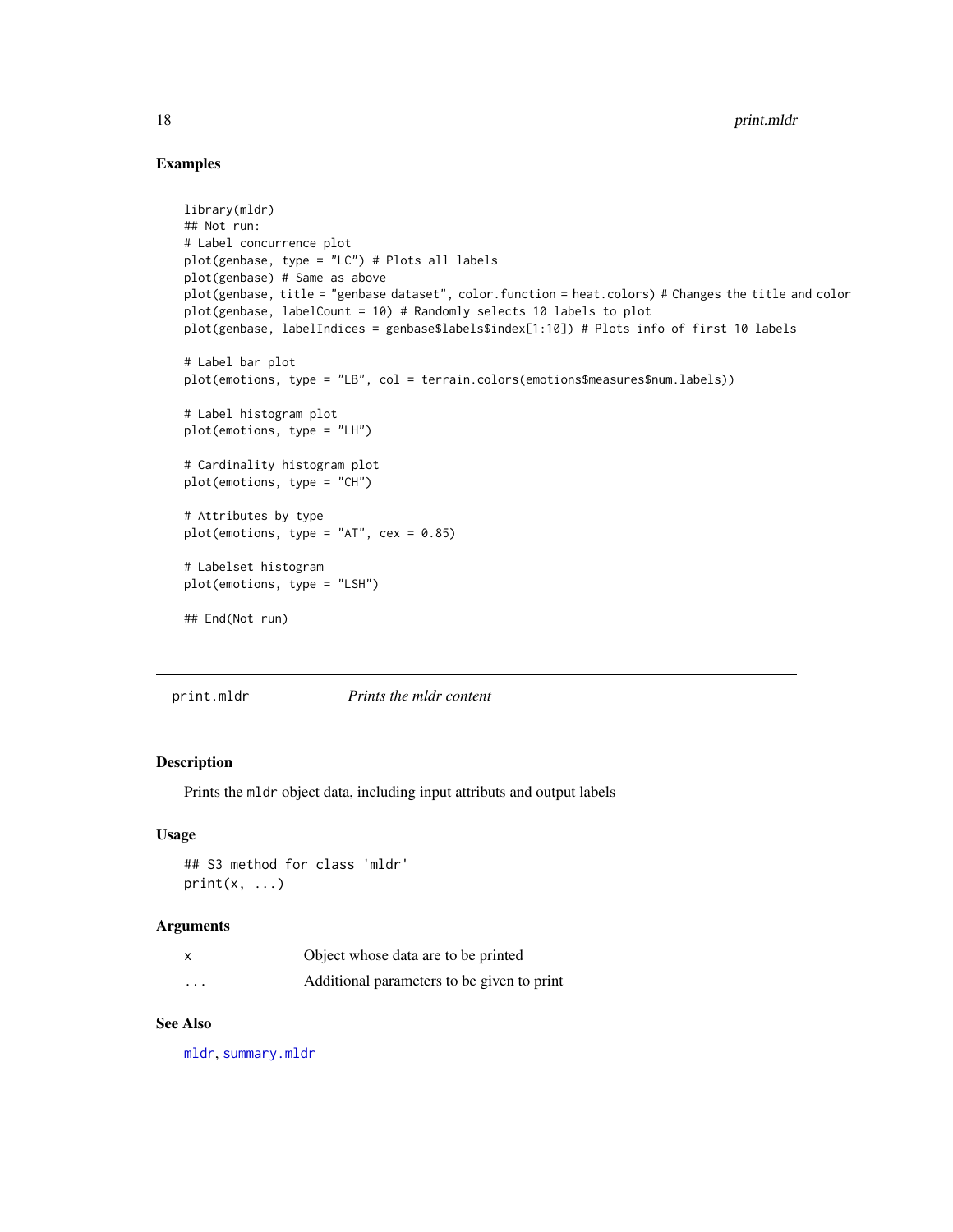# <span id="page-18-0"></span>Ranking-based metrics 19

# Examples

library(mldr) emotions print(emotions) # Same as above

<span id="page-18-1"></span>Ranking-based metrics *Multi-label ranking-based evaluation metrics*

# Description

Functions that compute ranking-based metrics, given a matrix of true labels and a matrix of predicted probabilities.

#### Usage

```
average_precision(true_labels, predictions, ...)
one_error(true_labels, predictions)
coverage(true_labels, predictions, ...)
ranking_loss(true_labels, predictions)
macro_auc(true_labels, predictions, undefined_value = 0.5,
 na.rm = FALSE)
micro_auc(true_labels, predictions)
example_auc(true_labels, predictions, undefined_value = 0.5,
 na.rm = FALSE)
```

| true_labels     | Matrix of true labels, columns corresponding to labels and rows to instances.                                                                  |  |
|-----------------|------------------------------------------------------------------------------------------------------------------------------------------------|--|
| predictions     | Matrix of probabilities predicted by a classifier.                                                                                             |  |
| .               | Additional parameters to be passed to the ranking function.                                                                                    |  |
| undefined_value |                                                                                                                                                |  |
|                 | A default value for the cases when macro-averaged and example-averaged AUC<br>encounter undefined (not computable) values, e.g. 0, 0.5, or NA. |  |
| na.rm           | Logical specifying whether to ignore undefined values when undefined_value<br>is set to NA.                                                    |  |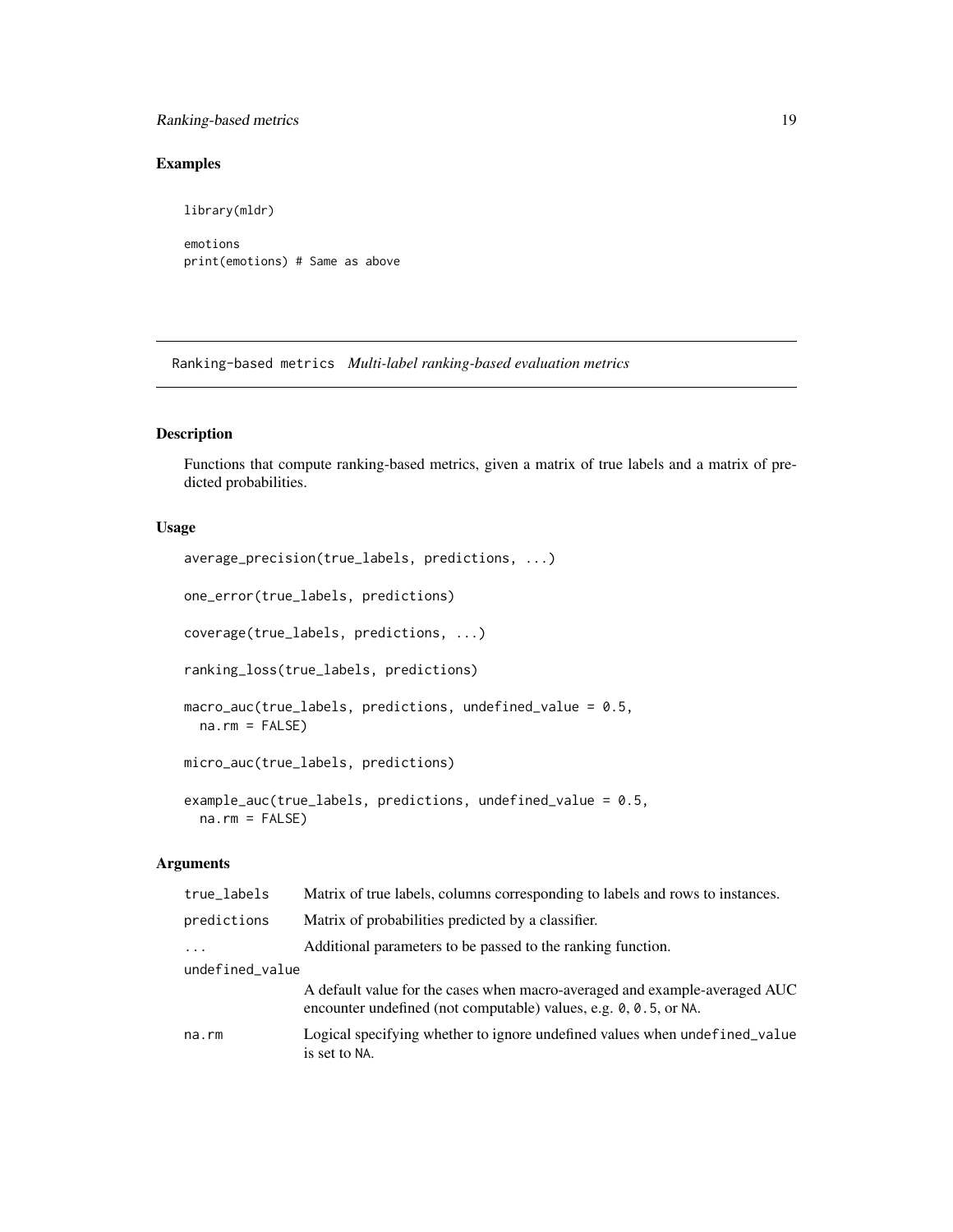#### <span id="page-19-0"></span>Details

#### Available metrics in this category

- average\_precision: Example and ranking based average precision (how many steps have to be made in the ranking to reach a certain relevant label, averaged by instance)
- coverage: Example and ranking based coverage (how many steps have to be made in the ranking to cover all the relevant labels, averaged by instance)
- example\_auc: Example based Area Under the Curve ROC (averaged by instance)
- macro\_auc: Label and ranking based Area Under the Curve ROC (macro-averaged by label)
- micro\_auc: Label and ranking based Area Under the Curve ROC (micro-averaged)
- one\_error: Example and ranking based one-error (how many times the top-ranked label is not a relevant label, averaged by instance)
- ranking\_loss: Example and ranking based ranking-loss (how many times a non-relevant label is ranked above a relevant one, evaluated for all label pairs and averaged by instance)

#### Breaking ties in rankings

The additional ties\_method parameter for the ranking function is passed to R's own rank. It accepts the following values:

- "average"
- "first"
- "last"
- "random"
- "max"
- "min"

See [rank](#page-0-0) for information on the effect of each parameter. The default behavior in mldr corresponds to value "last", since this is the behavior of the ranking method in MULAN, in order to facilitate fair comparisons among classifiers over both platforms.

#### Value

Atomical numeric vector specifying the resulting performance metric value.

#### See Also

[mldr\\_evaluate](#page-12-1), [mldr\\_to\\_labels](#page-15-1)

Other evaluation metrics: [Averaged metrics](#page-2-1), [Basic metrics](#page-5-1)

# Examples

```
true_labels <- matrix(c(
1,1,1,
0,0,0,
1,0,0,
1,1,1,
```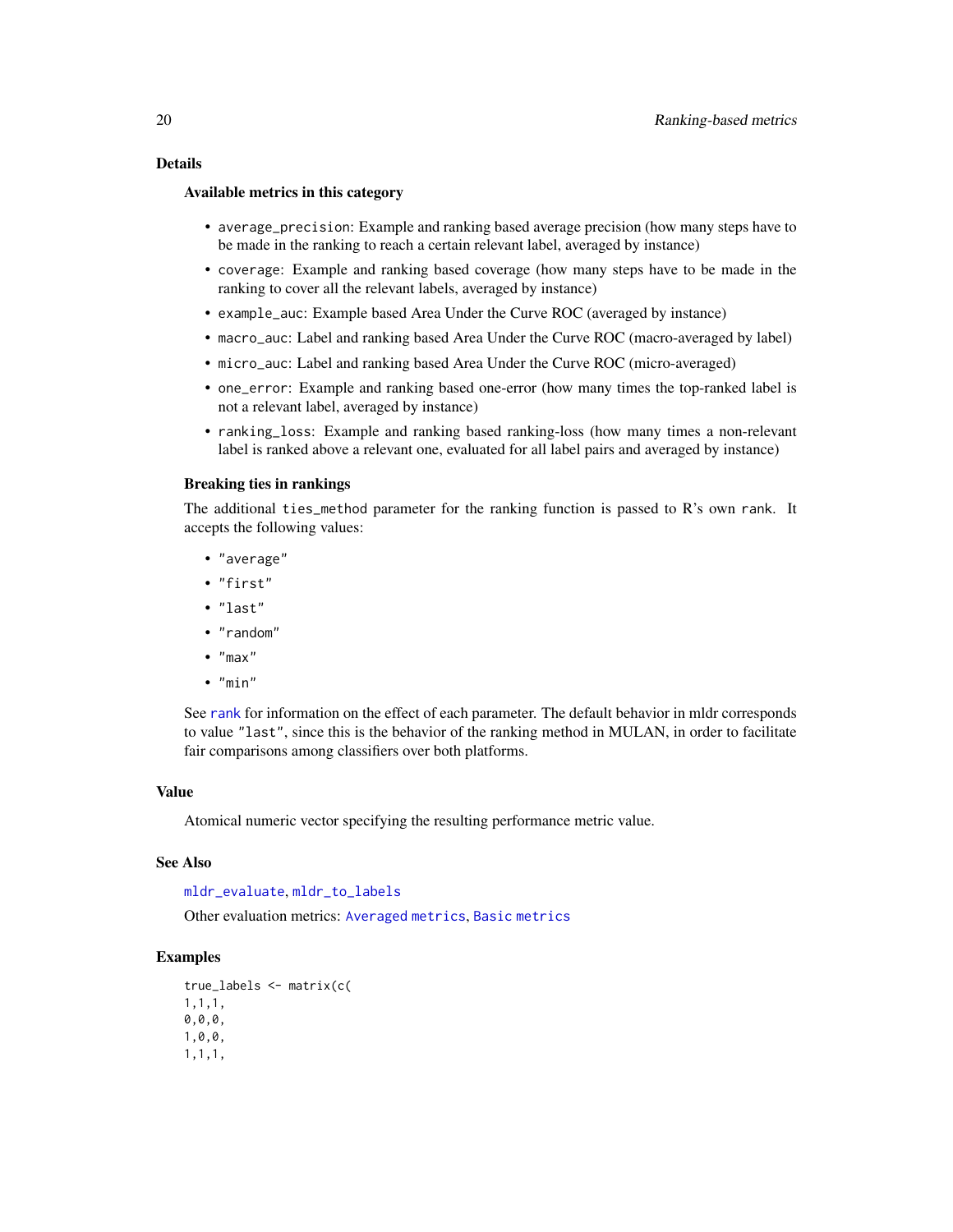<span id="page-20-0"></span>read.arff 21

```
0,0,0,
1,0,0
), ncol = 3, byrow = TRUE)
predicted_probs <- matrix(c(
.6,.5,.9,
.0,.1,.2,
.8,.3,.2,
.7,.9,.1,
.7,.3,.2,
.1,.8,.3
), ncol = 3, byrow = TRUE)
# by default, labels with same ranking are assigned ascending rankings
# in the order they are encountered
coverage(true_labels, predicted_probs)
# in the following, labels with same ranking will receive the same,
# averaged ranking
average_precision(true_labels, predicted_probs, ties_method = "average")
# the following will treat all undefined values as 0 (counting them
# for the average)
example_auc(true_labels, predicted_probs, undefined_value = 0)
# the following will ignore undefined values (not counting them for
# the average)
example_auc(true_labels, predicted_probs, undefined_value = NA, na.rm = TRUE)
```
<span id="page-20-1"></span>read.arff *Read an ARFF file*

#### Description

Reads a multilabel dataset from an ARFF file in Mulan or MEKA and retrieves instances distinguishing attributes corresponding to labels

# Usage

```
read.arff(filename, use_xml = TRUE, auto_extension = TRUE, xml_file,
  label_indices, label_names, label_amount, ...)
```

| filename | Name of the dataset                                                                                                              |
|----------|----------------------------------------------------------------------------------------------------------------------------------|
| use_xml  | Specifies whether to use an associated XML file to identify the labels. Defaults<br>to TRUE                                      |
|          | auto_extension Specifies whether to add the '.arff' and '.xml' extensions to the filename where<br>appropriate. Defaults to TRUE |
| xml file | Path to the XML file. If not provided, the filename ending in ".xml" will be<br>assumed                                          |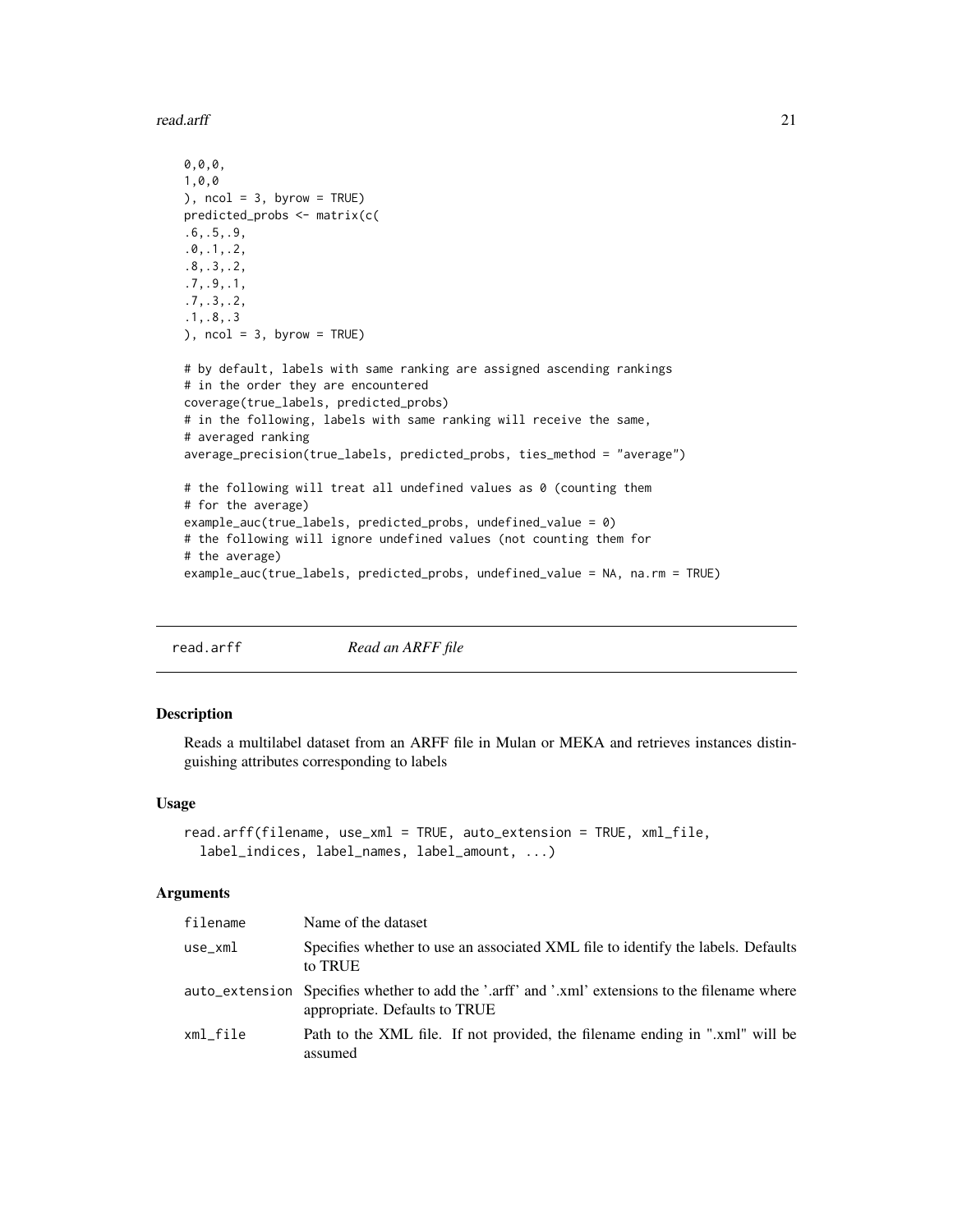<span id="page-21-0"></span>

| label_indices | Optional vector containing the indices of the attributes that should be read as<br>labels                                         |
|---------------|-----------------------------------------------------------------------------------------------------------------------------------|
| label_names   | Optional vector containing the names of the attributes that should be read as<br>labels                                           |
| label_amount  | Optional parameter indicating the number of labels in the dataset, which will be<br>taken from the last attributes of the dataset |
| $\cdot$       | Extra parameters that will be passed to the parsers. Currently only the option<br>stringsAsFactors is available                   |

# Value

A list containing four members: dataframe containing the dataset, labelIndices specifying the indices of the attributes that correspond to labels, attributes containing name and type of each attribute and name of the dataset.

# See Also

[mldr\\_from\\_dataframe](#page-14-1), [mldr](#page-10-1)

#### Examples

```
library(mldr)
## Not run:
# Read "yeast.arff" and labels from "yeast.xml"
mymld <- read.arff("yeast")
```
## End(Not run)

<span id="page-21-1"></span>remedial *Decouples highly imbalanced labels*

# Description

This function implements the REMEDIAL algorithm. It is a preprocessing algorithm for imbalanced multilabel datasets, whose aim is to decouple frequent and rare classes appearing in the same instance. For doing so, it aggregates new instances to the dataset and edit the labels present in them.

#### Usage

```
remedial(mld)
```
#### Arguments

mld mldr object with the multilabel dataset to preprocess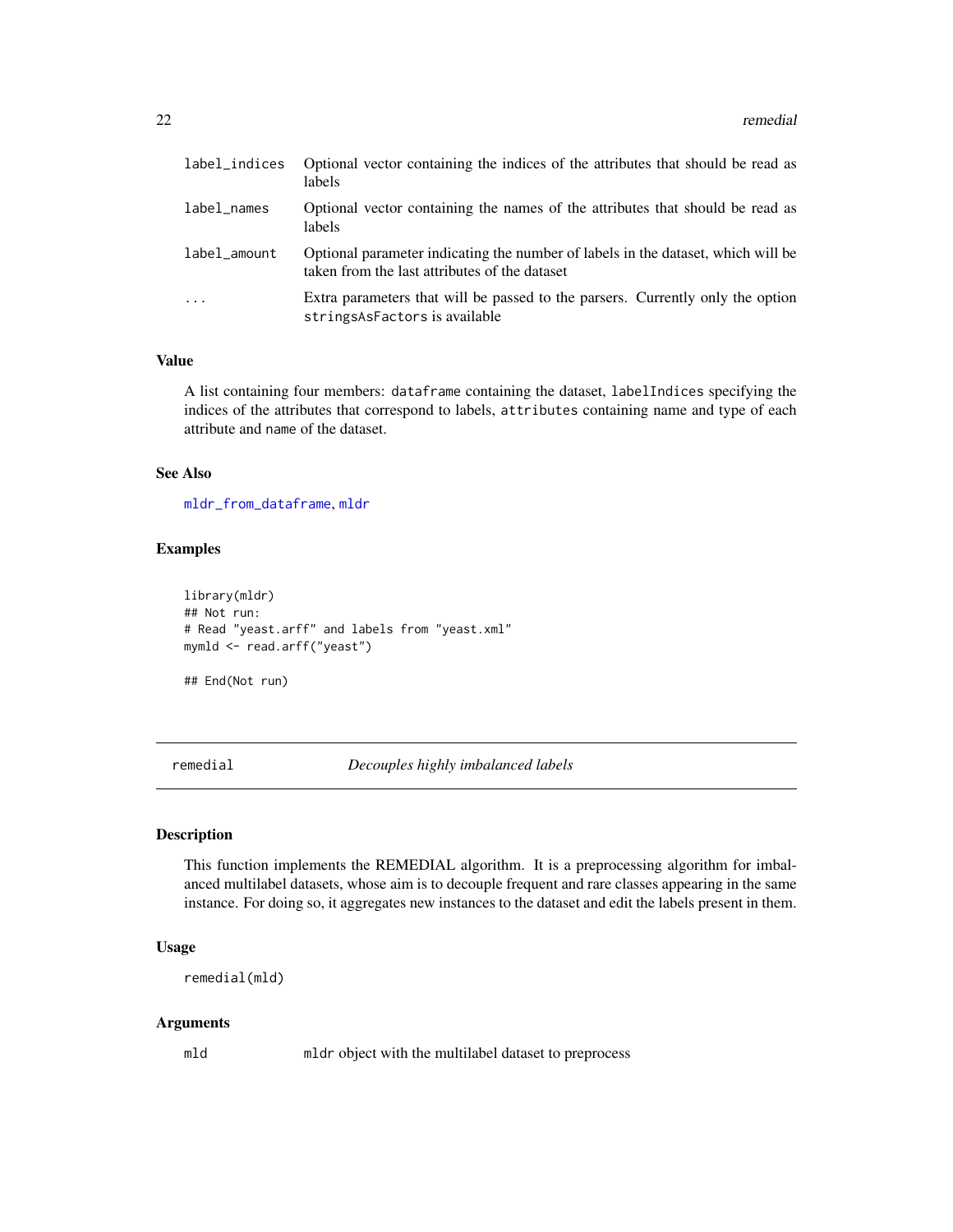# <span id="page-22-0"></span>Value

An mldr object containing the preprocessed multilabel dataset

# Source

F. Charte, A. J. Rivera, M. J. del Jesus, F. Herrera. "Resampling Multilabel Datasets by Decoupling Highly Imbalanced Labels". Proc. 2015 International Conference on Hybrid Artificial Intelligent Systems (HAIS 2015), pp. 489-501, Bilbao, Spain, 2015

# See Also

[concurrenceReport](#page-7-1), [labelInteractions](#page-9-1)

# Examples

```
library(mldr)
## Not run:
summary(birds)
summary(remedial(birds))
```
## End(Not run)

<span id="page-22-2"></span>roc *ROC curve*

# <span id="page-22-1"></span>Description

Calculates the ROC (Receiver Operating Characteristic) curve for given true labels and predicted ones. The pROC package is needed for this functionality.

# Usage

```
roc(...)
```
## S3 method for class 'mldr' roc(mldr, predictions, ...)

| .           | Additional parameters to be passed to the pROC: : roc function. See roc for more<br>information.       |
|-------------|--------------------------------------------------------------------------------------------------------|
| mldr        | An "mldr" object. Its labels will be extracted via mldr_to_labels.                                     |
| predictions | Matrix of predicted labels or probabilities, columns corresponding to labels and<br>rows to instances. |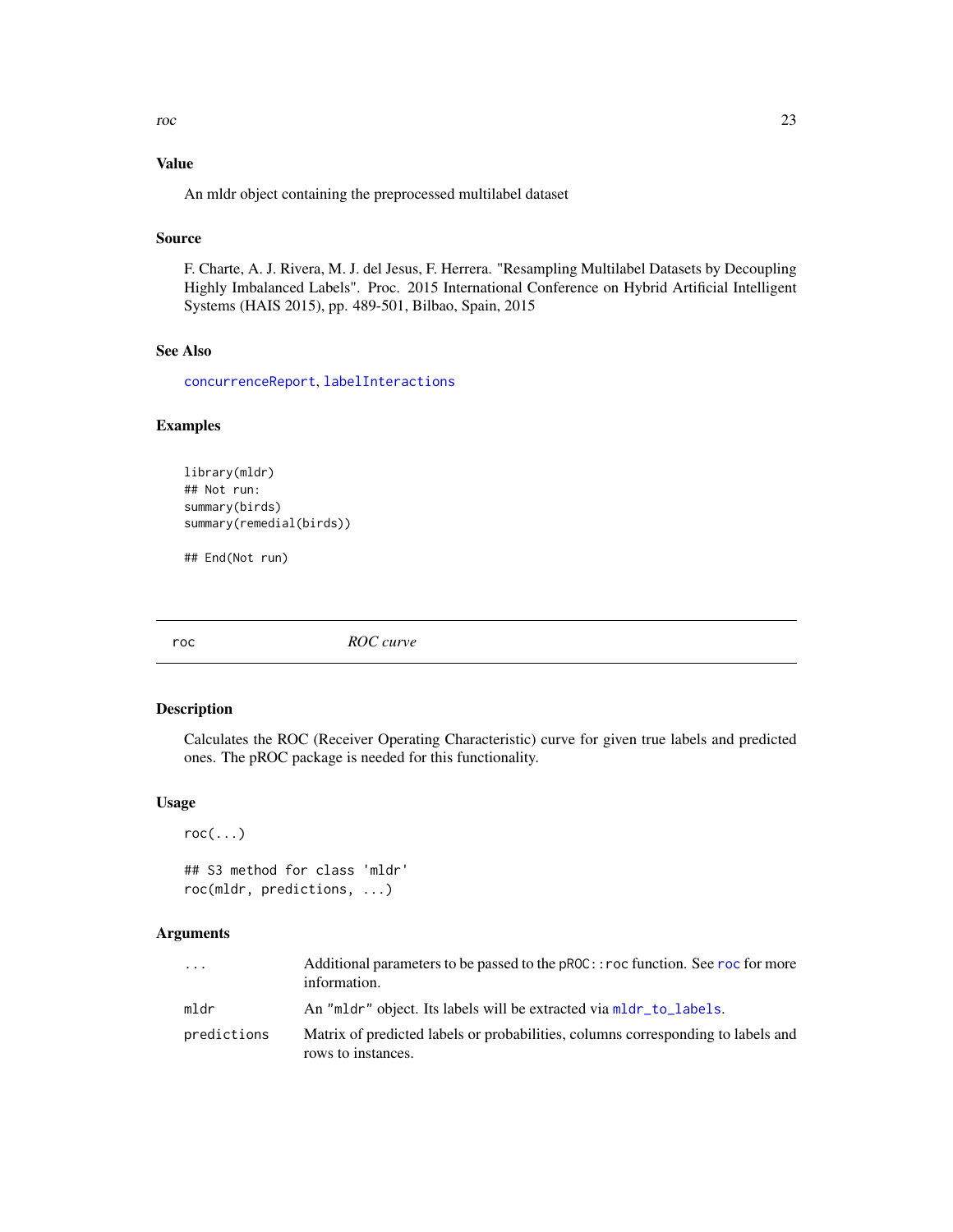# <span id="page-23-0"></span>Value

ROC object from pROC package.

# See Also

[mldr\\_evaluate](#page-12-1) [roc](#page-22-2)

# <span id="page-23-1"></span>summary.mldr *Provides a summary of measures about the mldr*

# Description

Prints a summary of the measures obtained from the mldr object

# Usage

## S3 method for class 'mldr' summary(object, ...)

# Arguments

| object                  | Object whose measures are to be printed    |  |
|-------------------------|--------------------------------------------|--|
| $\cdot$ $\cdot$ $\cdot$ | Additional parameters to be given to print |  |

# See Also

[mldr](#page-10-1), [print.mldr](#page-17-1)

# Examples

library(mldr)

summary(emotions)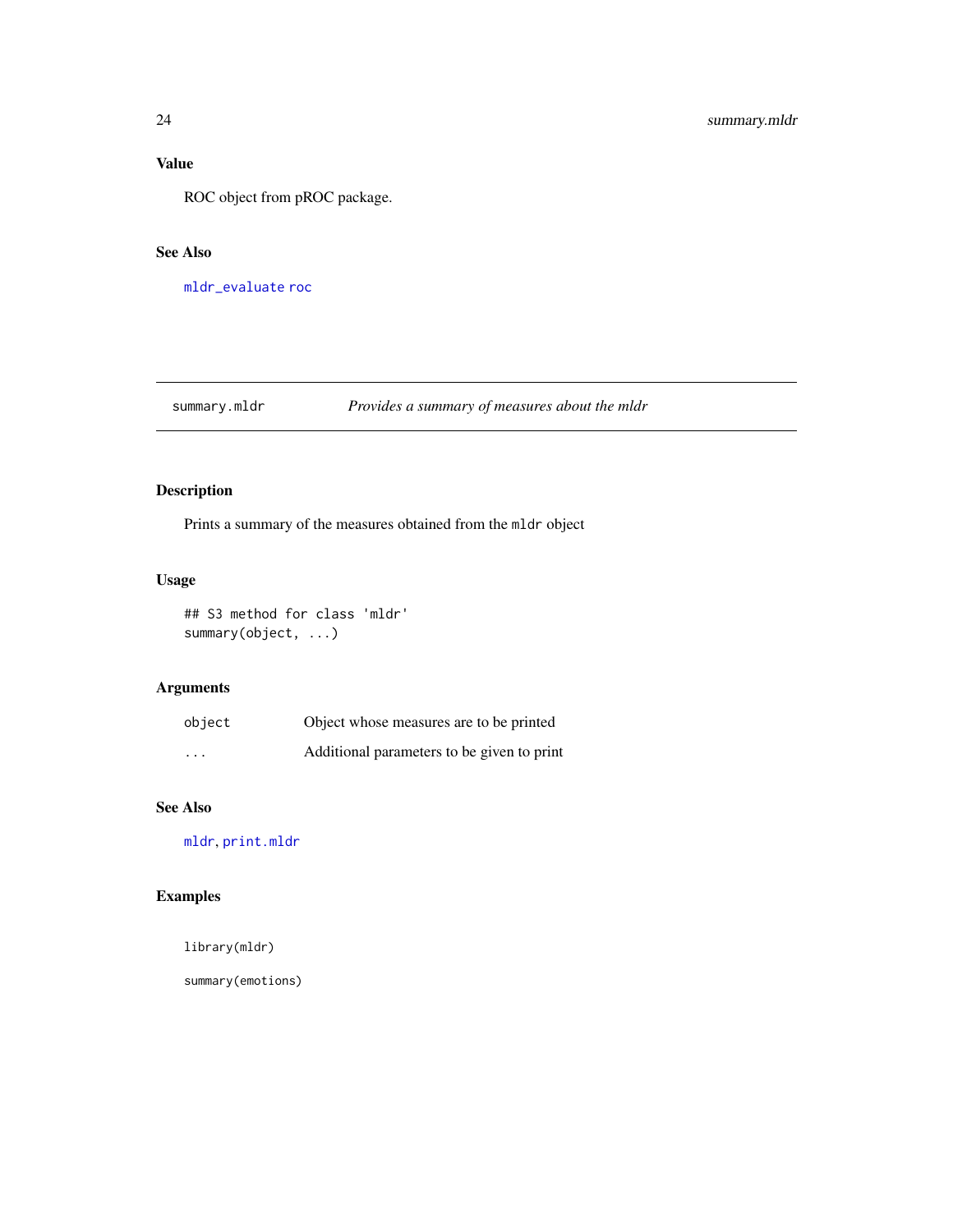<span id="page-24-0"></span>

#### Description

Save the mldr content to an ARFF file and the label data to an XML file. If you need faster write, more options and support for other formats, please refer to the [write.mldr](#page-0-0) function in package mldr.datasets.

# Usage

```
write_arff(obj, filename, write.xml = FALSE)
```
# Arguments

| obi       | The "mldr" object whose content is going to be written   |
|-----------|----------------------------------------------------------|
| filename  | Base name for the files (without extension)              |
| write.xml | TRUE or FALSE, stating if the XML file has to be written |

# See Also

[mldr\\_from\\_dataframe](#page-14-1), [mldr](#page-10-1)

In mldr.datasets: [write.mldr](#page-0-0)

#### Examples

```
dir <- tempdir()
write_arff(emotions, file.path(dir, "myemotions"))
file.remove(file.path(dir, "myemotions.arff"))
```

|  | 88 E | u. |  |
|--|------|----|--|

[.mldr *Filter rows in a*mldr *returning a new* mldr

# Description

Generates a new mldr object containing the selected rows from an existent mldr

#### Usage

```
## S3 method for class 'mldr'
mldrObject[rowFilter = T]
```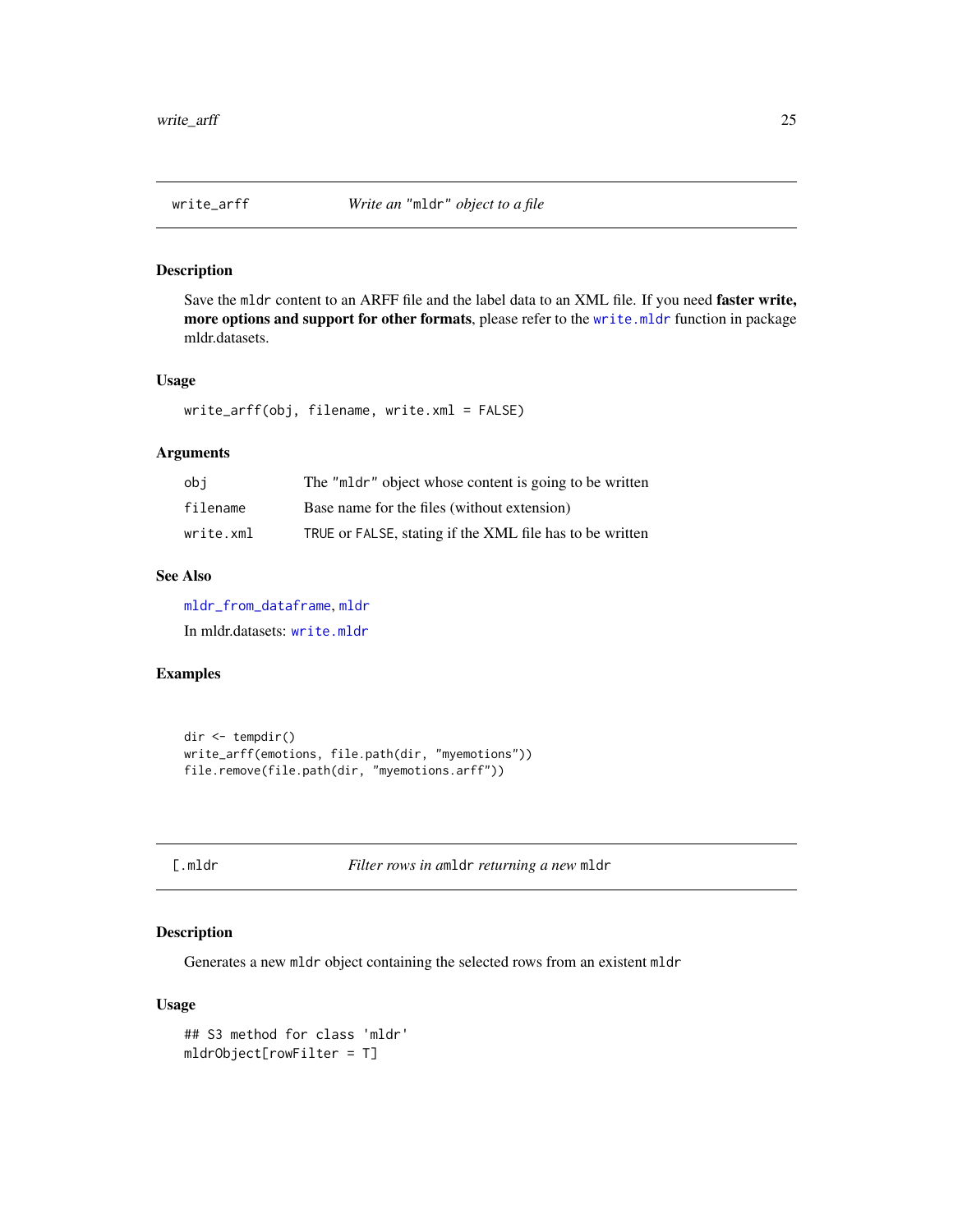<span id="page-25-0"></span> $26$  [.mldr

# Arguments

| mldrObject | Original mldr object from which some rows are going to be selected |
|------------|--------------------------------------------------------------------|
| rowFilter  | Expression to filter the rows                                      |

# Value

A new mldr object with the selected rows

# See Also

[mldr\\_from\\_dataframe](#page-14-1), [==.mldr](#page-2-2), [+.mldr](#page-1-1)

# Examples

library(mldr)

```
highlycoupled <- genbase[.SCUMBLE > 0.05] # Select instances with highly imbalanced coupled labels
summary(highlycoupled) # Compare the selected instances
summary(genbase) # with the traits of the original MLD
```